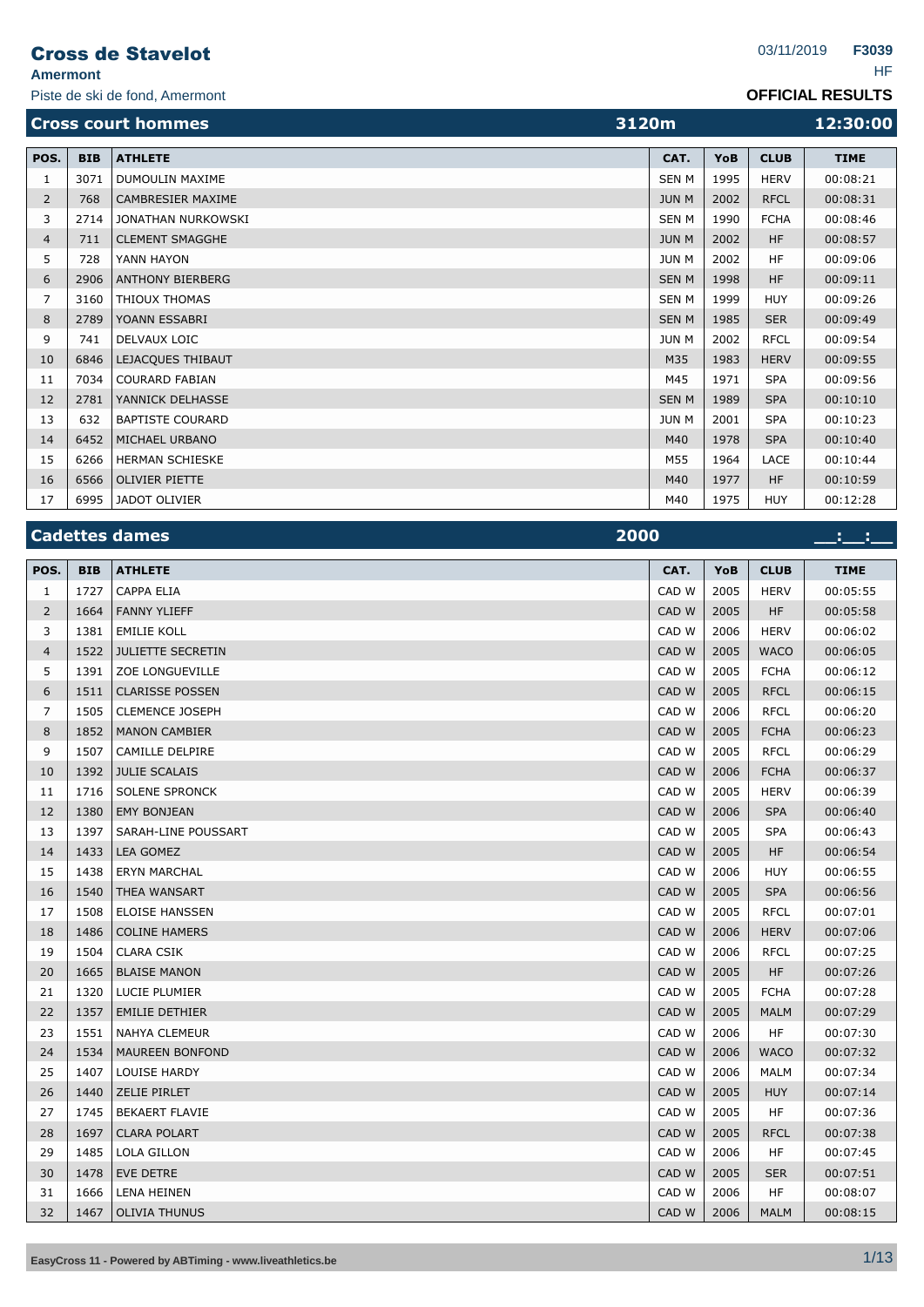**Amermont** HF

Piste de ski de fond, Amermont

| 2000<br><b>Cross court dames</b> |            |                            |              |      |             |             |
|----------------------------------|------------|----------------------------|--------------|------|-------------|-------------|
| POS.                             | <b>BIB</b> | <b>ATHLETE</b>             | CAT.         | YoB  | <b>CLUB</b> | <b>TIME</b> |
|                                  | 2239       | ELINE FAUCONNIER           | SEN W        | 1999 | <b>SPA</b>  | 00:06:32    |
|                                  | 590        | <b>MARILOU PETIT</b>       | <b>JUN W</b> | 2002 | <b>SPA</b>  | 00:06:35    |
|                                  | 2378       | FRANCK AMELIE              | SEN W        | 1991 | <b>RFCL</b> | 00:06:49    |
| 4                                | 2290       | <b>JORDANA VAN LANCKER</b> | SEN W        | 1992 | <b>HF</b>   | 00:06:51    |
|                                  | 560        | LEA DELCOMMUNE             | <b>JUN W</b> | 2002 | <b>SER</b>  | 00:06:59    |

|                | <b>Cadets hommes</b><br>2730m |                             |                  |      |             | 12:59:54    |
|----------------|-------------------------------|-----------------------------|------------------|------|-------------|-------------|
| POS.           | <b>BIB</b>                    | <b>ATHLETE</b>              | CAT.             | YoB  | <b>CLUB</b> | <b>TIME</b> |
| $\mathbf{1}$   | 1600                          | TIMOTHEE SCHREUER           | CAD <sub>M</sub> | 2005 | <b>HF</b>   | 00:07:44    |
| $\overline{2}$ | 1503                          | <b>CYRIL DAUCHAT</b>        | CAD <sub>M</sub> | 2006 | HF          | 00:07:50    |
| 3              | 1389                          | ANDRE NATHAN GEADA DA SILVA | CAD <sub>M</sub> | 2005 | <b>WACO</b> | 00:07:52    |
| $\overline{4}$ | 1399                          | <b>ALEXIS FADDA</b>         | CAD <sub>M</sub> | 2005 | <b>WACO</b> | 00:07:58    |
| 5              | 1601                          | <b>MATHIS MEIERS</b>        | CAD <sub>M</sub> | 2005 | <b>HF</b>   | 00:08:05    |
| 6              | 1467                          | <b>SIMON JEUKENNE</b>       | CAD <sub>M</sub> | 2005 | <b>HERV</b> | 00:08:08    |
| 7              | 1403                          | TANGUY VELAZQUEZ SAEZ       | CAD <sub>M</sub> | 2006 | <b>FAC</b>  | 00:08:11    |
| 8              | 1386                          | <b>LOUIS CARMANS</b>        | CAD <sub>M</sub> | 2005 | <b>FCHA</b> | 00:08:20    |
| 9              | 1395                          | <b>LUCIEN PEETERS</b>       | CAD <sub>M</sub> | 2006 | <b>SPA</b>  | 00:08:26    |
| 10             | 1417                          | TITOUAN PIRLET              | CAD <sub>M</sub> | 2005 | <b>HUY</b>  | 00:08:30    |
| 11             | 1610                          | <b>BAPTISTE RYSENAER</b>    | CAD <sub>M</sub> | 2005 | <b>HERV</b> | 00:08:31    |
| 12             | 1717                          | <b>HUBERLAND VICTOR</b>     | CAD <sub>M</sub> | 2005 | <b>WACO</b> | 00:08:33    |
| 13             | 1469                          | ANTONIN FROIDMONT           | CAD <sub>M</sub> | 2006 | <b>WACO</b> | 00:08:35    |
| 14             | 1376                          | <b>CORTES LECLOU AMADEO</b> | CAD <sub>M</sub> | 2006 | <b>RFCL</b> | 00:08:42    |
| 15             | 1582                          | <b>HUGO DECKERS</b>         | CAD <sub>M</sub> | 2005 | <b>SPA</b>  | 00:08:44    |
| 16             | 1434                          | TOM PIETTE                  | CAD <sub>M</sub> | 2006 | HF          | 00:08:46    |
| 17             | 1397                          | <b>BRUNO MICHOTTE</b>       | CAD <sub>M</sub> | 2006 | <b>HUY</b>  | 00:08:48    |
| 18             | 1441                          | ETHAN DELBUSHAYE            | CAD <sub>M</sub> | 2005 | <b>HF</b>   | 00:08:51    |
| 19             | 1394                          | <b>CYRIL JURION</b>         | CAD <sub>M</sub> | 2005 | <b>SPA</b>  | 00:08:53    |
| 20             | 1554                          | MATHEO DELSEMME             | CAD <sub>M</sub> | 2005 | HF          | 00:08:55    |
| 21             | 1634                          | HUGO BONHOMME               | CAD <sub>M</sub> | 2006 | <b>RFCL</b> | 00:08:56    |
| 22             | 1602                          | <b>JULIEN GEORGE</b>        | CAD <sub>M</sub> | 2005 | HF          | 00:08:57    |
| 23             | 1459                          | LOUIS CRAUWELS              | CAD <sub>M</sub> | 2005 | <b>RFCL</b> | 00:08:59    |
| 24             | 1679                          | <b>SCHIMCKUS THEO</b>       | CAD <sub>M</sub> | 2006 | <b>HF</b>   | 00:09:00    |
| 25             | 1574                          | <b>CLEMENT BRUGGEN</b>      | CAD <sub>M</sub> | 2006 | <b>SER</b>  | 00:09:06    |
| 26             | 1451                          | <b>BAPTISTE DEGUELDRE</b>   | CAD <sub>M</sub> | 2006 | HF.         | 00:09:12    |
| 27             | 1415                          | <b>DORIAN RIGA</b>          | CAD <sub>M</sub> | 2006 | <b>HUY</b>  | 00:09:19    |
| 28             | 1375                          | <b>DUCHESNE THOMAS</b>      | CAD <sub>M</sub> | 2006 | <b>RFCL</b> | 00:09:23    |
| 29             | 1323                          | <b>BASTIEN MONSEZ</b>       | CAD <sub>M</sub> | 2005 | <b>HERV</b> | 00:09:25    |
| 30             | 1324                          | <b>LUCAS MONSEZ</b>         | CAD <sub>M</sub> | 2005 | <b>HERV</b> | 00:09:35    |
| 31             | 1319                          | LUCIEN DESMEDT              | CAD <sub>M</sub> | 2005 | <b>FCHA</b> | 00:09:50    |
| 32             |                               | 1346   FLORENT GERARD       | CAD M            | 2006 | <b>WACO</b> | 00:10:38    |

|                | <b>Scolaires hommes</b><br>3810m |                         |                  |      |             | 13:14:57    |
|----------------|----------------------------------|-------------------------|------------------|------|-------------|-------------|
| POS.           | <b>BIB</b>                       | <b>ATHLETE</b>          | CAT.             | YoB  | <b>CLUB</b> | <b>TIME</b> |
| 1              | 3207                             | <b>DIEGO THIRION</b>    | SCO M            | 2003 | HF          | 00:09:45    |
| $\overline{2}$ | 3272                             | <b>REGIS THIBERT</b>    | SCO <sub>M</sub> | 2004 | <b>HERV</b> | 00:09:55    |
| 3              | 3170                             | LOUIS CHARLET-BRIART    | SCO M            | 2003 | HF          | 00:10:01    |
| $\overline{4}$ | 3397                             | MARON NICOLAS           | SCO <sub>M</sub> | 2003 | <b>SPA</b>  | 00:10:08    |
| 5              | 3159                             | <b>MATHIS ESPAGNET</b>  | SCO M            | 2003 | <b>HUY</b>  | 00:10:14    |
| 6              | 3158                             | <b>TOM DUYSINX</b>      | SCO <sub>M</sub> | 2004 | <b>HUY</b>  | 00:10:17    |
| 7              | 3173                             | <b>CORENTIN TIBBAUT</b> | SCO M            | 2003 | <b>HUY</b>  | 00:10:21    |
| 8              | 3190                             | NICOLAS THUNUS          | SCO <sub>M</sub> | 2004 | <b>MALM</b> | 00:10:25    |
| 9              | 3243                             | <b>VICTOR MULLENS</b>   | SCO M            | 2004 | <b>HUY</b>  | 00:10:27    |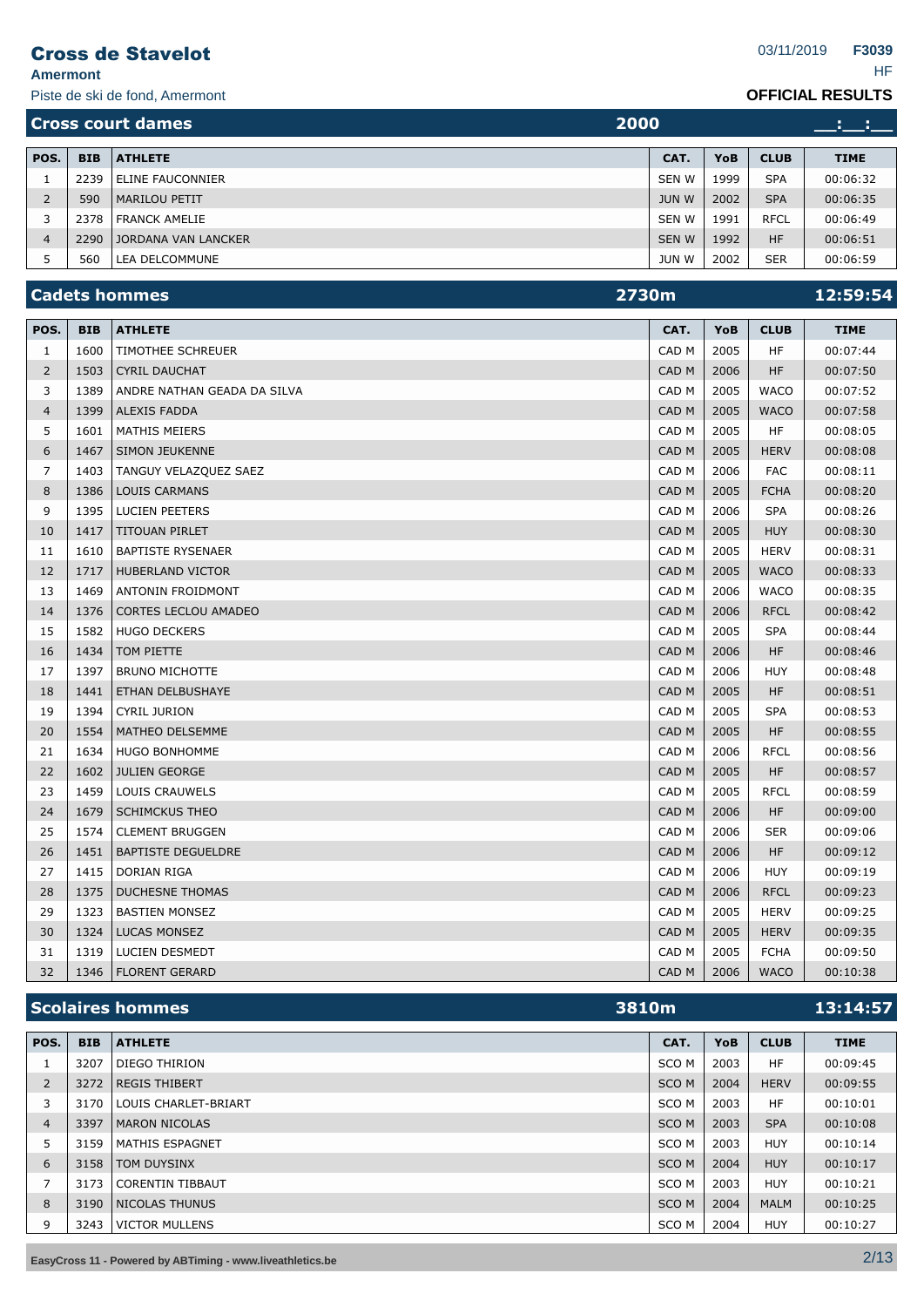**Amermont** HF

Piste de ski de fond, Amermont

**OFFICIAL RESULTS**

| <b>Scolaires hommes</b> |            |                            | 3810m            |            |             | 13:14:57    |
|-------------------------|------------|----------------------------|------------------|------------|-------------|-------------|
| POS.                    | <b>BIB</b> | <b>ATHLETE</b>             | CAT.             | <b>YoB</b> | <b>CLUB</b> | <b>TIME</b> |
| 10                      | 3391       | <b>BAUDOUX ALEXANDRE</b>   | SCO <sub>M</sub> | 2003       | <b>HF</b>   | 00:10:29    |
| 11                      | 3196       | <b>OUENTIN MONFORT</b>     | SCO <sub>M</sub> | 2003       | <b>HF</b>   | 00:10:33    |
| 12                      | 3238       | THOMAS DOOM                | SCO <sub>M</sub> | 2003       | <b>SPA</b>  | 00:10:39    |
| 13                      | 3172       | <b>GUILLAUME PAULISSEN</b> | SCO <sub>M</sub> | 2003       | <b>HUY</b>  | 00:10:43    |
| 14                      | 3281       | <b>AUGUSTIN LEMAIRE</b>    | SCO <sub>M</sub> | 2003       | <b>HF</b>   | 00:10:48    |
| 15                      | 3155       | <b>ULRIC SPAILIER</b>      | SCO <sub>M</sub> | 2004       | <b>SPA</b>  | 00:10:58    |
| 16                      | 3383       | STINI ZACARIA              | SCO <sub>M</sub> | 2004       | <b>HF</b>   | 00:11:10    |
| 17                      | 3353       | <b>DECELLE SEAN</b>        | SCO <sub>M</sub> | 2003       | <b>SER</b>  | 00:11:23    |
| 18                      | 3403       | <b>MAIRLOT ADRIEN</b>      | SCO <sub>M</sub> | 2003       | <b>HUY</b>  | 00:11:26    |
| 19                      | 3370       | ALBERT EMILE               | SCO <sub>M</sub> | 2003       | <b>SER</b>  | 00:11:31    |

|                |            | [SCRATCH] Cross long hommes | 7100m        |      |             | 13:40:00    |  |
|----------------|------------|-----------------------------|--------------|------|-------------|-------------|--|
| POS.           | <b>BIB</b> | <b>ATHLETE</b>              | CAT.         | YoB  | <b>CLUB</b> | <b>TIME</b> |  |
| 1              | 2999       | TOM REUTER                  | <b>SEN M</b> | 1999 | HF          | 00:17:37    |  |
| 2              | 3091       | <b>GALLO CHRISTOPH</b>      | <b>SENM</b>  | 1989 | <b>HF</b>   | 00:17:45    |  |
| 3              | 3092       | <b>TERRITO JOAKIM</b>       | <b>SEN M</b> | 1992 | HF          | 00:17:57    |  |
| $\overline{4}$ | 9900       | <b>FORNECK ANDREAS</b>      | <b>SENM</b>  | 1987 | <b>NA</b>   | 00:18:12    |  |
| 5              | 6829       | <b>LAURENT SPANU</b>        | M35          | 1984 | <b>RFCL</b> | 00:18:29    |  |
| 6              | 6794       | JEROME HILGER-SCHUTZ        | M40          | 1975 | <b>HF</b>   | 00:18:34    |  |
| $\overline{7}$ | 727        | <b>NICLAS HOLPER</b>        | <b>JUN M</b> | 2002 | HF          | 00:18:46    |  |
| 8              | 6945       | PETRY CEDRIC                | M35          | 1981 | <b>RFCL</b> | 00:18:56    |  |
| 9              | 6793       | <b>STEPHAN SCHWALL</b>      | M35          | 1983 | HF          | 00:19:13    |  |
| 10             | 2831       | ELLIOT RUZZICONI            | <b>SEN M</b> | 1997 | <b>HERV</b> | 00:19:18    |  |
| 11             | 6466       | FREDERIC DELCHAMBRE         | M45          | 1973 | <b>WACO</b> | 00:19:23    |  |
| 12             | 6973       | <b>MAHAUX OLIVIER</b>       | M40          | 1976 | HF          | 00:20:01    |  |
| 13             | 2960       | <b>HUGO REIP</b>            | <b>SEN M</b> | 1999 | HF          | 00:20:01    |  |
| 14             | 6720       | DIMITRI LORENT              | M35          | 1980 | <b>FCHA</b> | 00:20:02    |  |
| 15             | 6862       | ROCKS DIDIER                | M35          | 1982 | <b>SER</b>  | 00:20:03    |  |
| 16             | 6688       | FLORKIN - DANS GILLES       | M35          | 1982 | <b>RFCL</b> | 00:20:03    |  |
| 17             | 6815       | NICOLAS BENOIT              | M35          | 1982 | <b>WACO</b> | 00:20:04    |  |
| 18             | 6797       | <b>KLAUS SCHWALL</b>        | M35          | 1981 | <b>HF</b>   | 00:20:06    |  |
| 19             | 2885       | LEO MICHEL                  | <b>SEN M</b> | 2000 | <b>HERV</b> | 00:20:08    |  |
| 20             | 6300       | <b>FREDERIK DEMARET</b>     | M40          | 1977 | <b>FCHA</b> | 00:20:21    |  |
| 21             | 6430       | JEAN-PHILIPPE SCALAIS       | M40          | 1976 | <b>FCHA</b> | 00:20:31    |  |
| 22             | 6251       | <b>GEERT VAN KERCKHOVEN</b> | M40          | 1976 | <b>LACE</b> | 00:20:37    |  |
| 23             | 6585       | XAVIER GOMEZ                | M45          | 1974 | HF          | 00:20:43    |  |
| 24             | 2947       | DE VREESE MARVIN            | <b>SEN M</b> | 1993 | <b>RFCL</b> | 00:20:45    |  |
| 25             | 6896       | <b>BOSMANS ERIC</b>         | M50          | 1969 | <b>RFCL</b> | 00:20:48    |  |
| 26             | 6664       | <b>RAPHAEL HENRARD</b>      | M35          | 1980 | <b>HERV</b> | 00:20:50    |  |
| 27             | 6463       | STEPHANE GASPART            | M45          | 1970 | <b>HUY</b>  | 00:20:57    |  |
| 28             | 3177       | <b>DUMONT RAPHAEL</b>       | <b>SENM</b>  | 1988 | <b>SPA</b>  | 00:21:01    |  |
| 29             | 6512       | DOMINIQUE MATHY             | M60          | 1957 | <b>HUY</b>  | 00:21:02    |  |
| 30             | 2898       | PIERRE DEWEZ                | <b>SENM</b>  | 1993 | <b>SPA</b>  | 00:21:13    |  |
| 31             | 2845       | <b>SANI NASSIRU</b>         | <b>SEN M</b> | 1995 | ΗF          | 00:21:54    |  |
| 32             | 3063       | <b>COLLIGNON THOMAS</b>     | <b>SEN M</b> | 1986 | <b>FCHA</b> | 00:21:57    |  |
| 33             | 6439       | JEAN-IDES KAYIHURA          | M35          | 1983 | <b>SPA</b>  | 00:22:00    |  |
| 34             | 6429       | <b>LAURENT COLLIN</b>       | M40          | 1976 | <b>FCHA</b> | 00:22:05    |  |
| 35             | 6252       | <b>JACKY MICHAT</b>         | M60          | 1959 | LACE        | 00:22:07    |  |
| 36             | 3035       | NICOLAS PARMENTIER          | <b>SEN M</b> | 1989 | <b>RFCL</b> | 00:22:10    |  |
| 37             | 6603       | JEAN-LOUIS DEGUELDRE        | M55          | 1963 | HF          | 00:22:28    |  |
| 38             | 6841       | <b>ALAIN FOGUENNE</b>       | M40          | 1975 | HF          | 00:22:44    |  |
| 39             | 6545       | JOSE LEMOS CRUZ             | M60          | 1957 | <b>HUY</b>  | 00:23:17    |  |
| 40             | 6467       | <b>VALERY EVRARD</b>        | M45          | 1974 | <b>SER</b>  | 00:23:36    |  |

**EasyCross <sup>11</sup> - Powered by ABTiming - www.liveathletics.be** 3/13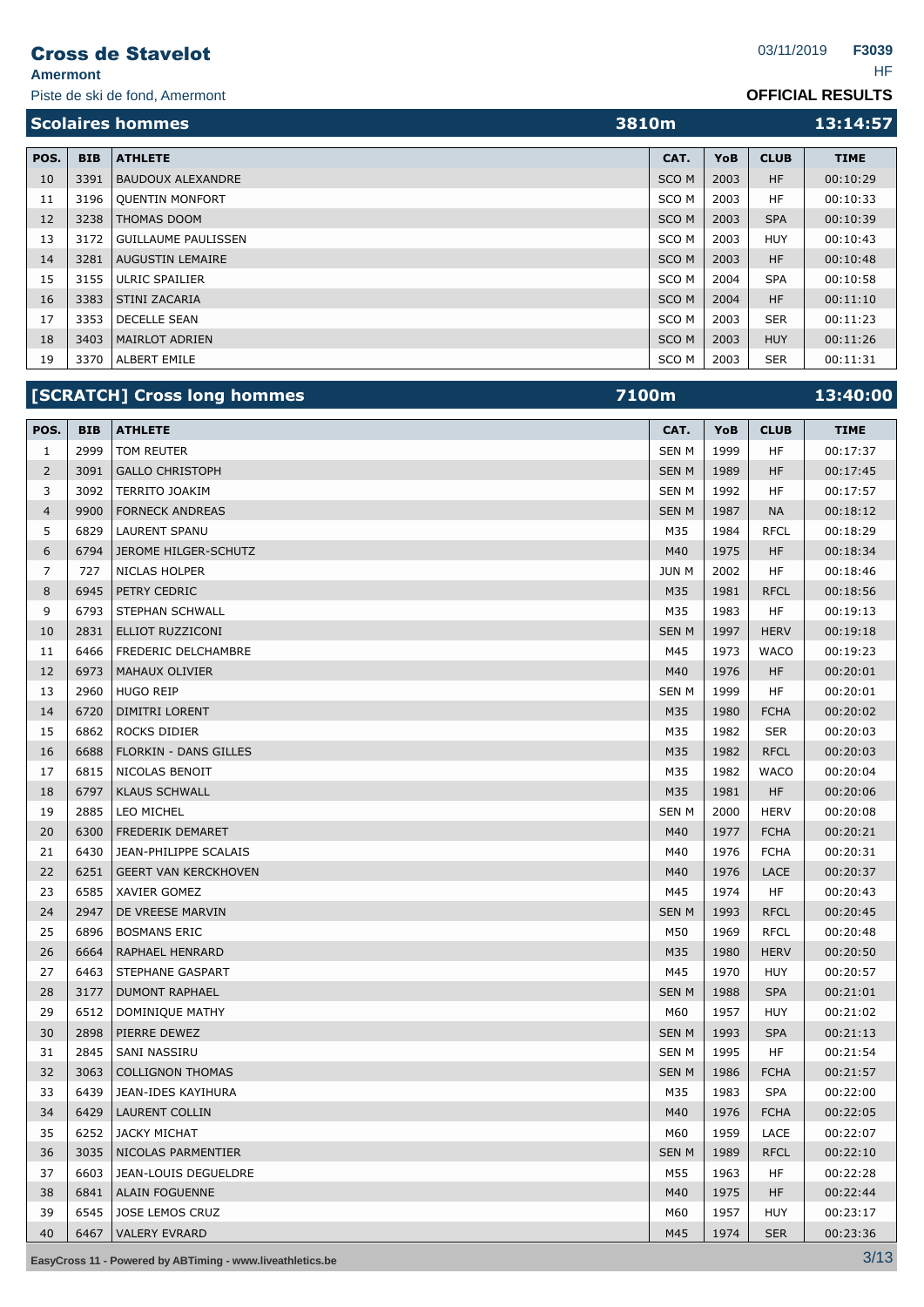**Amermont** HF

## **OFFICIAL RESULTS**

|      |            | <b>[SCRATCH] Cross long hommes</b> | 7100m |      |             | 13:40:00    |
|------|------------|------------------------------------|-------|------|-------------|-------------|
| POS. | <b>BIB</b> | <b>ATHLETE</b>                     | CAT.  | YoB  | <b>CLUB</b> | <b>TIME</b> |
| 41   | 6676       | <b>ANDRE MARCHAL</b>               | M60   | 1956 | HF          | 00:24:05    |
| 42   | 6861       | <b>HEPTIA NOEL</b>                 | M65   | 1950 | <b>SER</b>  | 00:25:20    |
| 43   | 6583       | MICHEL MARITANO                    | M50   | 1968 | HF          | 00:27:13    |
| 44   | 6505       | PAUL VANDEBERG                     | M75   | 1942 | <b>HF</b>   | 00:30:40    |
| 45   | 6565       | JOSEPH PIETTE                      | M75   | 1943 | HF          | 00:31:23    |
|      |            |                                    |       |      |             |             |

|      |            | Juniors hommes | <b>7100m</b> |      |             |          |  |
|------|------------|----------------|--------------|------|-------------|----------|--|
| POS. | <b>BIB</b> | <b>ATHLETE</b> | CAT.         | YoB  | <b>TIME</b> |          |  |
|      | 727        | NICLAS HOLPER  | <b>JUN M</b> | 2002 | <b>HF</b>   | 00:18:46 |  |

|                |            | <b>Seniors hommes</b>   | 7100m        |      |             |             |
|----------------|------------|-------------------------|--------------|------|-------------|-------------|
| POS.           | <b>BIB</b> | <b>ATHLETE</b>          | CAT.         | YoB  | <b>CLUB</b> | <b>TIME</b> |
| 1              | 2999       | TOM REUTER              | <b>SEN M</b> | 1999 | <b>HF</b>   | 00:17:37    |
| $\overline{2}$ | 3091       | <b>GALLO CHRISTOPH</b>  | <b>SENM</b>  | 1989 | <b>HF</b>   | 00:17:45    |
| 3              | 3092       | TERRITO JOAKIM          | <b>SEN M</b> | 1992 | <b>HF</b>   | 00:17:57    |
| $\overline{4}$ | 9900       | <b>FORNECK ANDREAS</b>  | <b>SEN M</b> | 1987 | <b>NA</b>   | 00:18:12    |
| 5              | 2831       | ELLIOT RUZZICONI        | <b>SEN M</b> | 1997 | <b>HERV</b> | 00:19:18    |
| 6              | 6986       | <b>ANAEL ARGENTO</b>    | <b>SENM</b>  | 1985 | <b>SER</b>  | 00:19:47    |
| 7              | 2960       | <b>HUGO REIP</b>        | <b>SEN M</b> | 1999 | <b>HF</b>   | 00:20:01    |
| 8              | 2885       | <b>LEO MICHEL</b>       | <b>SEN M</b> | 2000 | <b>HERV</b> | 00:20:08    |
| 9              | 2947       | DE VREESE MARVIN        | <b>SEN M</b> | 1993 | <b>RFCL</b> | 00:20:45    |
| 10             | 3177       | <b>DUMONT RAPHAEL</b>   | <b>SEN M</b> | 1988 | <b>SPA</b>  | 00:21:01    |
| 11             | 2898       | PIERRE DEWEZ            | SEN M        | 1993 | <b>SPA</b>  | 00:21:13    |
| 12             | 2845       | <b>SANI NASSIRU</b>     | <b>SENM</b>  | 1995 | <b>HF</b>   | 00:21:54    |
| 13             | 3063       | <b>COLLIGNON THOMAS</b> | <b>SEN M</b> | 1986 | <b>FCHA</b> | 00:21:57    |
| 14             | 3035       | NICOLAS PARMENTIER      | <b>SEN M</b> | 1989 | <b>RFCL</b> | 00:22:10    |

# **Masters hommes 7100m \_\_:\_\_:\_\_**

| POS.           | <b>BIB</b> | <b>ATHLETE</b>               | CAT. | YoB  | <b>CLUB</b> | <b>TIME</b> |
|----------------|------------|------------------------------|------|------|-------------|-------------|
| 1              | 6829       | <b>LAURENT SPANU</b>         | M35  | 1984 | <b>RFCL</b> | 00:18:29    |
| 2              | 6794       | <b>JEROME HILGER-SCHUTZ</b>  | M40  | 1975 | <b>HF</b>   | 00:18:34    |
| 3              | 6945       | PETRY CEDRIC                 | M35  | 1981 | <b>RFCL</b> | 00:18:56    |
| $\overline{4}$ | 6793       | <b>STEPHAN SCHWALL</b>       | M35  | 1983 | HF          | 00:19:13    |
| 5              | 6466       | FREDERIC DELCHAMBRE          | M45  | 1973 | <b>WACO</b> | 00:19:23    |
| 6              | 6973       | <b>MAHAUX OLIVIER</b>        | M40  | 1976 | <b>HF</b>   | 00:20:01    |
| 7              | 6720       | <b>DIMITRI LORENT</b>        | M35  | 1980 | <b>FCHA</b> | 00:20:02    |
| 8              | 6862       | <b>ROCKS DIDIER</b>          | M35  | 1982 | <b>SER</b>  | 00:20:03    |
| 9              | 6688       | <b>FLORKIN - DANS GILLES</b> | M35  | 1982 | <b>RFCL</b> | 00:20:03    |
| 10             | 6815       | NICOLAS BENOIT               | M35  | 1982 | <b>WACO</b> | 00:20:04    |
| 11             | 6797       | <b>KLAUS SCHWALL</b>         | M35  | 1981 | <b>HF</b>   | 00:20:06    |
| 12             | 6300       | <b>FREDERIK DEMARET</b>      | M40  | 1977 | <b>FCHA</b> | 00:20:21    |
| 13             | 6430       | JEAN-PHILIPPE SCALAIS        | M40  | 1976 | <b>FCHA</b> | 00:20:31    |
| 14             | 6251       | <b>GEERT VAN KERCKHOVEN</b>  | M40  | 1976 | <b>LACE</b> | 00:20:37    |
| 15             | 6585       | <b>XAVIER GOMEZ</b>          | M45  | 1974 | <b>HF</b>   | 00:20:43    |
| 16             | 6896       | <b>BOSMANS ERIC</b>          | M50  | 1969 | <b>RFCL</b> | 00:20:48    |
| 17             | 6664       | <b>RAPHAEL HENRARD</b>       | M35  | 1980 | <b>HERV</b> | 00:20:50    |
| 18             | 6463       | <b>STEPHANE GASPART</b>      | M45  | 1970 | <b>HUY</b>  | 00:20:57    |
| 19             | 6512       | <b>DOMINIQUE MATHY</b>       | M60  | 1957 | <b>HUY</b>  | 00:21:02    |
| 20             | 6439       | <b>JEAN-IDES KAYIHURA</b>    | M35  | 1983 | <b>SPA</b>  | 00:22:00    |
| 21             | 6429       | <b>LAURENT COLLIN</b>        | M40  | 1976 | <b>FCHA</b> | 00:22:05    |
| 22             | 6252       | <b>JACKY MICHAT</b>          | M60  | 1959 | LACE        | 00:22:07    |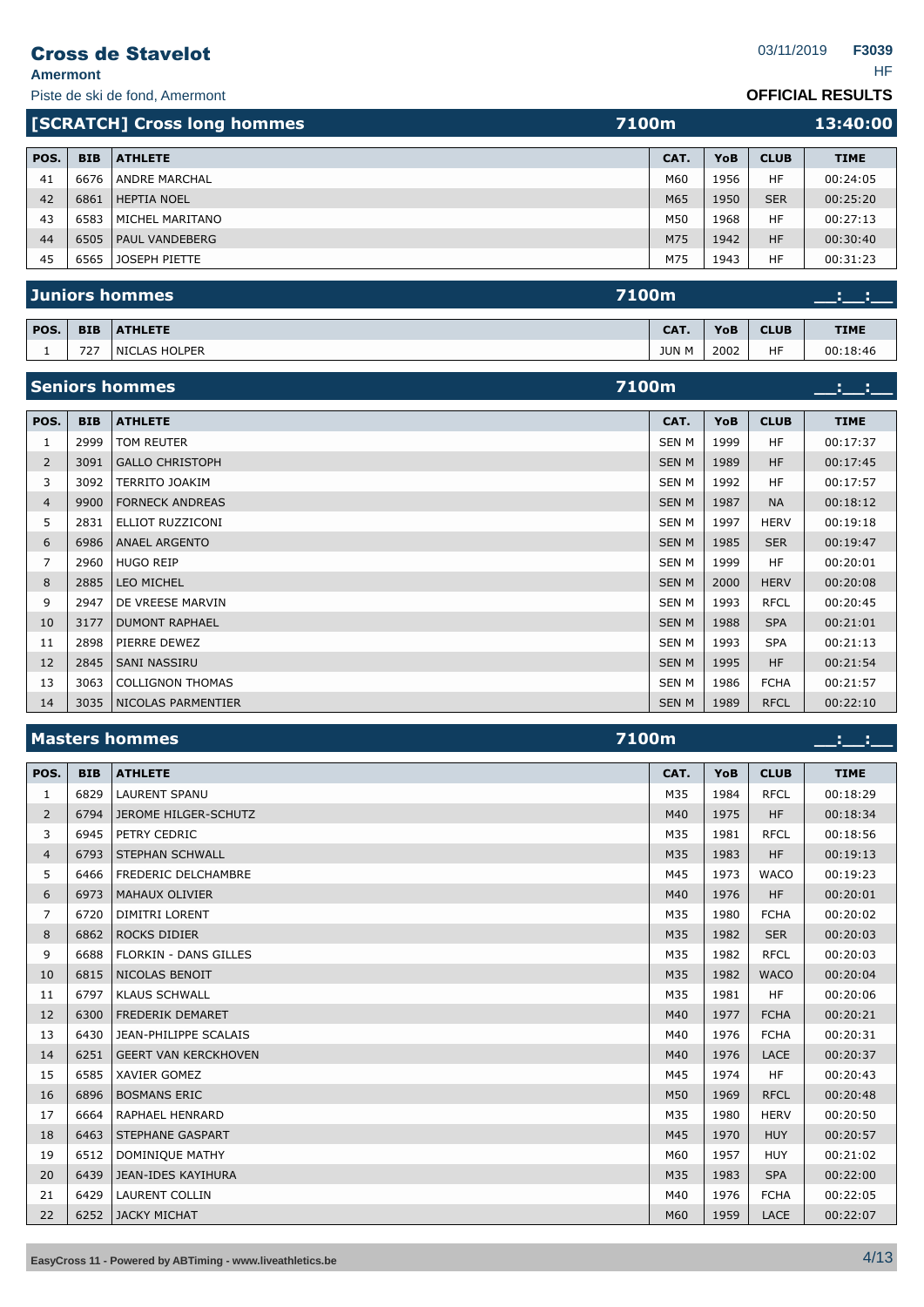**Amermont** HF

Piste de ski de fond, Amermont

#### **OFFICIAL RESULTS**

|      |            | <b>Masters hommes</b>  | 7100m |      |             |             |
|------|------------|------------------------|-------|------|-------------|-------------|
| POS. |            |                        |       |      |             |             |
|      | <b>BIB</b> | <b>ATHLETE</b>         | CAT.  | YoB  | <b>CLUB</b> | <b>TIME</b> |
| 23   | 6603       | JEAN-LOUIS DEGUELDRE   | M55   | 1963 | HF          | 00:22:28    |
| 24   | 6841       | <b>ALAIN FOGUENNE</b>  | M40   | 1975 | <b>HF</b>   | 00:22:44    |
| 25   | 6545       | <b>JOSE LEMOS CRUZ</b> | M60   | 1957 | <b>HUY</b>  | 00:23:17    |
| 26   | 6467       | <b>VALERY EVRARD</b>   | M45   | 1974 | <b>SER</b>  | 00:23:36    |
| 27   | 6676       | <b>ANDRE MARCHAL</b>   | M60   | 1956 | HF          | 00:24:05    |
| 28   | 6861       | <b>HEPTIA NOEL</b>     | M65   | 1950 | <b>SER</b>  | 00:25:20    |
| 29   | 6583       | MICHEL MARITANO        | M50   | 1968 | HF          | 00:27:13    |
| 30   | 6505       | <b>PAUL VANDEBERG</b>  | M75   | 1942 | <b>HF</b>   | 00:30:40    |
| 31   | 6565       | JOSEPH PIETTE          | M75   | 1943 | <b>HF</b>   | 00:31:23    |

|                |            | <b>Benjamines filles (2012)</b> | 600m         |      |             | 14:25:26    |
|----------------|------------|---------------------------------|--------------|------|-------------|-------------|
| POS.           | <b>BIB</b> | <b>ATHLETE</b>                  | CAT.         | YoB  | <b>CLUB</b> | <b>TIME</b> |
| 1              | 2109       | <b>EMMA NUTAL</b>               | <b>BEN W</b> | 2012 | <b>SER</b>  | 00:02:13    |
| $\overline{2}$ | 2449       | <b>LALY BONNY</b>               | <b>BEN W</b> | 2012 | <b>HF</b>   | 00:02:20    |
| 3              | 2222       | <b>MARINA CRISTOFOLI</b>        | <b>BEN W</b> | 2012 | <b>FCHA</b> | 00:02:22    |
| $\overline{4}$ | 2509       | <b>FONTAINE NINON</b>           | <b>BENW</b>  | 2012 | <b>HF</b>   | 00:02:23    |
| 5.             | 2463       | <b>ESTELLE BECKERS</b>          | <b>BEN W</b> | 2012 | <b>RFCL</b> | 00:02:25    |
| 6              | 9903       | <b>DIALLO AISSATOU</b>          | <b>BENF</b>  | 2012 | <b>NA</b>   | 00:02:27    |
| 7              | 2436       | <b>JEANNE PAQUES</b>            | <b>BEN W</b> | 2012 | <b>HF</b>   | 00:02:28    |
| 8              | 2114       | <b>HODY COLINE</b>              | <b>BEN W</b> | 2012 | <b>HERV</b> | 00:02:28    |
| 9              | 9901       | <b>DUYSINX NINA</b>             | <b>BENF</b>  | 2012 | <b>NA</b>   | 00:02:29    |
| 10             | 2108       | <b>CELINE FAGNAN-POLIS</b>      | <b>BENW</b>  | 2012 | <b>SER</b>  | 00:02:30    |
| 11             | 2544       | <b>NOULET SOFIA</b>             | <b>BEN W</b> | 2012 | <b>FCHA</b> | 00:02:36    |
| 12             | 2501       | <b>DELHASSE LEONORE</b>         | <b>BENW</b>  | 2012 | <b>HF</b>   | 00:02:42    |
| 13             | 2104       | <b>CELIA MOBERS</b>             | <b>BENW</b>  | 2012 | <b>HERV</b> | 00:03:02    |
| 14             | 2287       | <b>ELSA DEWAELHEYNS</b>         | <b>BEN W</b> | 2012 | <b>FCHA</b> | 00:03:02    |

# **Benjamines filles (2011) 600m 14:29:54**

| POS.           | <b>BIB</b> | <b>ATHLETE</b>               | CAT.         | YoB  | <b>CLUB</b> | <b>TIME</b> |
|----------------|------------|------------------------------|--------------|------|-------------|-------------|
| 1              | 2113       | <b>ALEXIA DEMARET</b>        | <b>BENW</b>  | 2011 | <b>FCHA</b> | 00:01:57    |
| 2              | 2512       | <b>VROOMEN NOELIE</b>        | <b>BENW</b>  | 2011 | <b>HF</b>   | 00:01:58    |
| 3              | 2188       | ALESSIA WALA                 | <b>BENW</b>  | 2011 | <b>SPA</b>  | 00:02:00    |
| $\overline{4}$ | 9916       | PECHON DARIA                 | <b>BENF</b>  | 2011 | <b>NA</b>   | 00:02:02    |
| 5              | 9906       | <b>GREGOIRE ELISE</b>        | <b>BENF</b>  | 2011 | <b>NA</b>   | 00:02:03    |
| 6              | 2344       | <b>LOLA LORENT</b>           | <b>BENW</b>  | 2011 | <b>FCHA</b> | 00:02:07    |
| $\overline{7}$ | 2556       | LECOO ODILE                  | <b>BENW</b>  | 2011 | <b>HF</b>   | 00:02:09    |
| 8              | 2197       | AMBRE FRAIKIN                | <b>BENW</b>  | 2011 | <b>WACO</b> | 00:02:11    |
| 9              | 9910       | <b>MEYER LIARA</b>           | <b>BENF</b>  | 2011 | <b>NA</b>   | 00:02:12    |
| 10             | 9907       | NICOLAI NOELIE               | <b>BENF</b>  | 2011 | <b>NA</b>   | 00:02:15    |
| 11             | 2244       | <b>OLIVIA CARPENTIER</b>     | <b>BENW</b>  | 2011 | <b>HF</b>   | 00:02:19    |
| 12             | 9905       | <b>RAEMACKERS LOUISE</b>     | <b>BENF</b>  | 2011 | <b>NA</b>   | 00:02:21    |
| 13             | 183        | RADOUANI SOFIA               | <b>BENF</b>  | 2011 | <b>NA</b>   | 00:02:21    |
| 14             | 2336       | <b>CHARLYE VAN HESBROECK</b> | <b>BENW</b>  | 2011 | <b>HERV</b> | 00:02:23    |
| 15             | 2455       | <b>CAMILLE VROOMEN</b>       | <b>BEN W</b> | 2011 | HF.         | 00:02:23    |
| 16             | 2511       | <b>FRAITURE CAMILLE</b>      | <b>BENW</b>  | 2011 | <b>HF</b>   | 00:02:26    |
| 17             | 9917       | <b>RAMET ELEONORE</b>        | <b>BENF</b>  | 2011 | <b>NA</b>   | 00:02:27    |
| 18             | 2239       | <b>ALICE DORBOLO</b>         | <b>BENW</b>  | 2011 | <b>SER</b>  | 00:02:30    |
| 19             | 2148       | LINA PLUSQUIN                | <b>BENW</b>  | 2011 | <b>HERV</b> | 00:02:33    |
| 20             | 2153       | <b>LOLA LELOUP</b>           | <b>BENW</b>  | 2011 | <b>SER</b>  | 00:02:35    |
| 21             | 2452       | TEA ALBARINO FERNANDEZ       | <b>BEN W</b> | 2011 | <b>HF</b>   | 00:02:37    |
| 22             | 2450       | LUCIE DE BROGNIEZ            | <b>BENW</b>  | 2011 | <b>HF</b>   | 00:02:37    |
| 23             | 2435       | <b>ELISE PAQUES</b>          | <b>BEN W</b> | 2011 | <b>HF</b>   | 00:02:39    |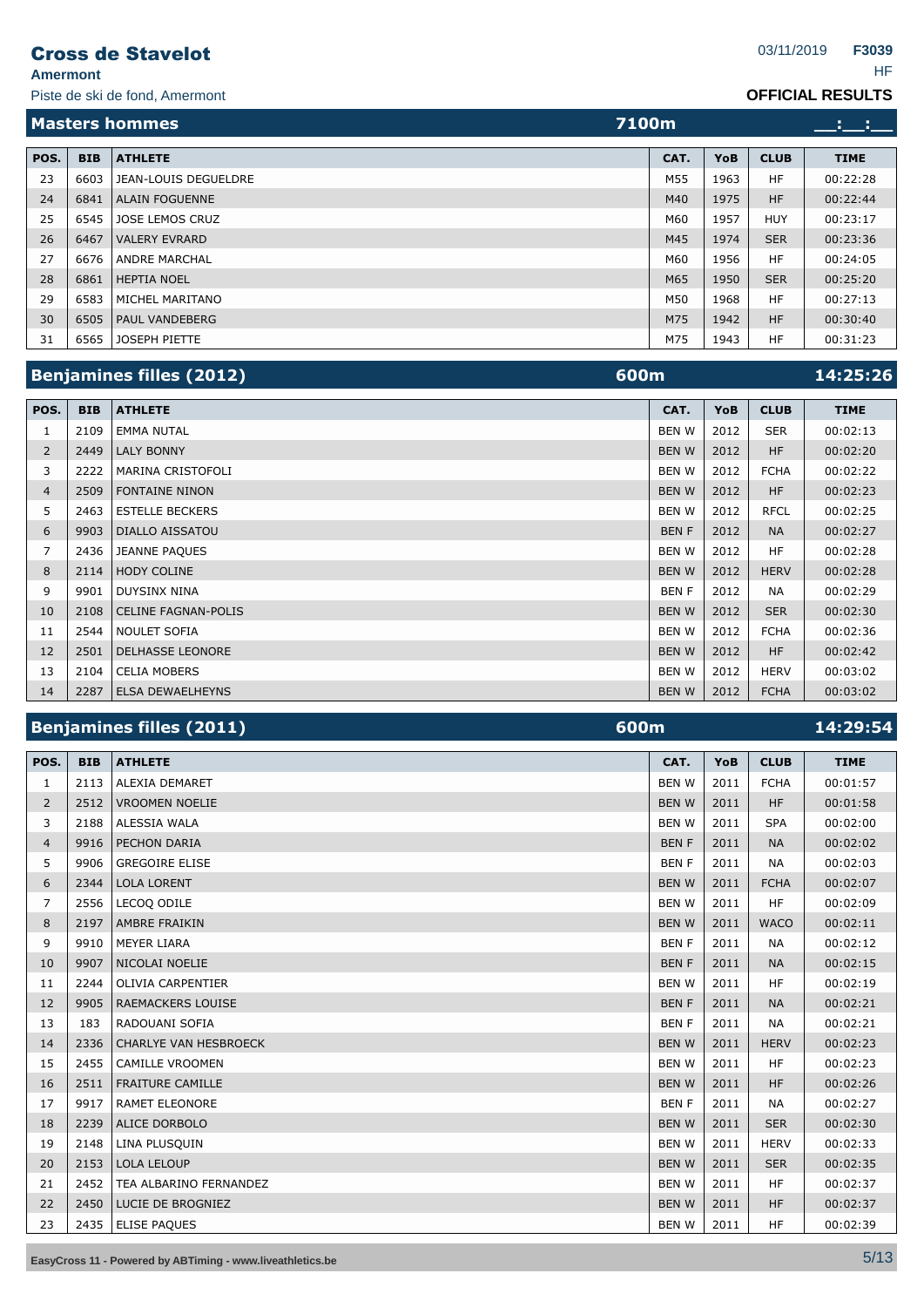**Amermont** HF

Piste de ski de fond, Amermont

**F3039**

#### **OFFICIAL RESULTS**

|      |            | <b>Benjamines filles (2011)</b><br>600m |              |      |             | 14:29:54    |
|------|------------|-----------------------------------------|--------------|------|-------------|-------------|
| POS. | <b>BIB</b> | <b>ATHLETE</b>                          | CAT.         | YoB  | <b>CLUB</b> | <b>TIME</b> |
| 24   | 2437       | <b>PIERRA CRANSVELD</b>                 | <b>BENW</b>  | 2011 | <b>HF</b>   | 00:02:43    |
| 25   | 2120       | CHARLOTTE WATHLET                       | <b>BEN W</b> | 2011 | <b>HERV</b> | 00:02:44    |
| 26   | 2221       | <b>LELENA PEDALINO</b>                  | <b>BENW</b>  | 2011 | <b>SER</b>  | 00:02:48    |
| 27   | 2575       | <b>PHILIPPART YANIKKA</b>               | <b>BENW</b>  | 2011 | <b>SER</b>  | 00:02:49    |

# **Benjamins garçons (2012) 14:34:44**

| POS.           | <b>BIB</b>     | <b>ATHLETE</b>            | CAT.         | YoB  | <b>CLUB</b> | <b>TIME</b> |
|----------------|----------------|---------------------------|--------------|------|-------------|-------------|
| 1              | 321            | <b>MARTIN SLANGEN</b>     | <b>BEN M</b> | 2012 | <b>RFCL</b> | 00:02:03    |
| $\overline{2}$ | 509            | <b>ARSENE FICHER</b>      | <b>BEN M</b> | 2012 | <b>HERV</b> | 00:02:06    |
| 3              | 619            | POTTEN MAXIME             | <b>BEN M</b> | 2012 | <b>FCHA</b> | 00:02:08    |
| $\overline{4}$ | $\overline{2}$ | <b>TIM BRODEL</b>         | <b>BEN M</b> | 2012 | <b>LACE</b> | 00:02:09    |
| 5              | 23             | <b>ANTOINE MORIMONT</b>   | <b>BEN M</b> | 2012 | <b>SER</b>  | 00:02:11    |
| 6              | 457            | <b>LOU SCHILLEWAERT</b>   | <b>BEN M</b> | 2012 | <b>HF</b>   | 00:02:13    |
| $\overline{7}$ | 121            | <b>ANTOINE EVRARD</b>     | <b>BEN M</b> | 2012 | <b>SPA</b>  | 00:02:13    |
| 8              | 41             | <b>ARMAND HEINS</b>       | <b>BEN M</b> | 2012 | <b>HERV</b> | 00:02:16    |
| 9              | 111            | <b>ROBIN CATTEAU</b>      | <b>BEN M</b> | 2012 | <b>SPA</b>  | 00:02:18    |
| 10             | 140            | AXEL NGIRIMANA            | <b>BEN M</b> | 2012 | <b>SER</b>  | 00:02:21    |
| 11             | 459            | <b>QUENTIN PARMENTIER</b> | <b>BEN M</b> | 2012 | <b>HF</b>   | 00:02:21    |
| 12             | 1280           | <b>COUNET HUGO</b>        | <b>BEN M</b> | 2012 | <b>NA</b>   | 00:02:22    |
| 13             | 53             | LUCA NAMOTTE              | <b>BEN M</b> | 2012 | <b>WACO</b> | 00:02:23    |
| 14             | 2533           | <b>MAHAUX LENNY</b>       | <b>BENW</b>  | 2012 | <b>HF</b>   | 00:02:24    |
| 15             | 279            | ELIOTT LONGUEVILLE        | <b>BEN M</b> | 2012 | <b>FCHA</b> | 00:02:24    |
| 16             | 430            | <b>LOUIS BEMELMANS</b>    | <b>BEN M</b> | 2012 | <b>SPA</b>  | 00:02:25    |
| 17             | 554            | ROUMEZ MAO                | <b>BEN M</b> | 2012 | <b>HF</b>   | 00:02:26    |
| 18             | 9921           | <b>FORT ARI</b>           | <b>BEN M</b> | 2012 | <b>NA</b>   | 00:02:27    |
| 19             | 508            | LOIC SCALCO               | <b>BEN M</b> | 2012 | <b>HERV</b> | 00:02:32    |
| 20             | 480            | <b>ARTHUR GUISSARD</b>    | <b>BEN M</b> | 2012 | <b>HF</b>   | 00:02:32    |
| 21             | 77             | <b>LOUIS SNOECK</b>       | <b>BEN M</b> | 2012 | <b>MALM</b> | 00:02:33    |
| 22             | 9918           | <b>MBARKI MOURAD</b>      | <b>BEN M</b> | 2012 | <b>NA</b>   | 00:02:36    |
| 23             | 237            | <b>JULES GLOUDEN</b>      | <b>BEN M</b> | 2012 | <b>RFCL</b> | 00:02:38    |
| 24             | 375            | <b>ANTOINE DRIANNE</b>    | <b>BEN M</b> | 2012 | <b>WACO</b> | 00:02:39    |
| 25             | 83             | <b>ARNO RANDAXHE</b>      | <b>BEN M</b> | 2012 | <b>HERV</b> | 00:02:39    |
| 26             | 278            | <b>ALISTAIR GUAY</b>      | <b>BEN M</b> | 2012 | <b>FCHA</b> | 00:02:43    |
| 27             | 9909           | <b>MAUS LIONEL</b>        | <b>BEN M</b> | 2012 | NА          | 00:02:47    |
| 28             | 199            | <b>TIMEO BUSCICCHIO</b>   | <b>BEN M</b> | 2012 | <b>HF</b>   | 00:02:47    |
| 29             | 182            | <b>KEMY KABA</b>          | <b>BEN M</b> | 2012 | <b>HERV</b> | 00:03:00    |

# **Benjamins garçons (2011) 14:41:32**

| POS.           | <b>BIB</b> | <b>ATHLETE</b>             | CAT.         | <b>YoB</b> | <b>CLUB</b> | <b>TIME</b> |
|----------------|------------|----------------------------|--------------|------------|-------------|-------------|
| 1              | 318        | <b>EMILIEN OGER</b>        | BEN M        | 2011       | <b>WACO</b> | 00:01:52    |
| $\overline{2}$ | 183        | <b>SACHA SOLTANI</b>       | <b>BEN M</b> | 2011       | <b>HERV</b> | 00:01:54    |
| 3              | 354        | TOM LEVEQUE                | <b>BEN M</b> | 2011       | <b>WACO</b> | 00:01:58    |
| $\overline{4}$ | 161        | <b>ISAAC THOMAS</b>        | <b>BEN M</b> | 2011       | <b>SER</b>  | 00:02:01    |
| 5              | 110        | <b>FELIX BEMELMANS</b>     | <b>BEN M</b> | 2011       | <b>SPA</b>  | 00:02:03    |
| 6              | 655        | MATT CLAUDE                | <b>BEN M</b> | 2011       | <b>HF</b>   | 00:02:09    |
| 7              | 235        | MAXIME JONARD              | <b>BEN M</b> | 2011       | <b>HERV</b> | 00:02:10    |
| 8              | 9913       | <b>VERSTRAELEN EMILIEN</b> | <b>BEN M</b> | 2011       | <b>NA</b>   | 00:02:12    |
| 9              | 246        | <b>ROBIN DOTRIMONT</b>     | <b>BEN M</b> | 2011       | <b>WACO</b> | 00:02:14    |
| 10             | 291        | <b>VALENTIN BURETTE</b>    | <b>BEN M</b> | 2011       | <b>SPA</b>  | 00:02:16    |
| 11             | 236        | <b>ANTOINE MOYSE</b>       | <b>BEN M</b> | 2011       | <b>HERV</b> | 00:02:18    |
| 12             | 376        | LOIC DRIANNE               | <b>BEN M</b> | 2011       | <b>WACO</b> | 00:02:19    |
| 13             | 245        | <b>ARTHUR BONFOND</b>      | <b>BEN M</b> | 2011       | <b>WACO</b> | 00:02:19    |

**EasyCross <sup>11</sup> - Powered by ABTiming - www.liveathletics.be** 6/13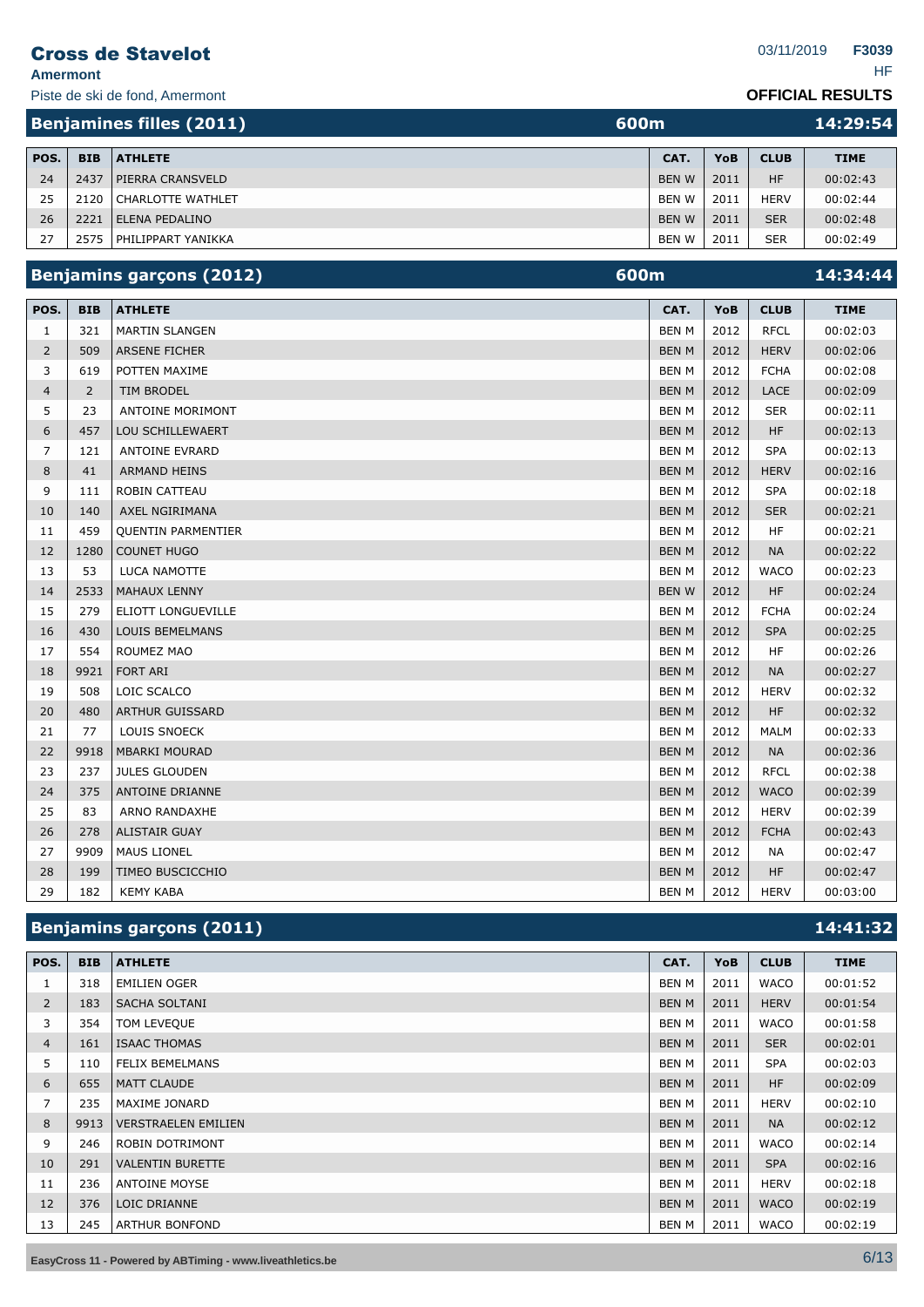Piste de ski de fond, Amermont

#### **OFFICIAL RESULTS**

**Benjamins garçons (2011) 14:41:32** 

| POS. | <b>BIB</b> | <b>ATHLETE</b>           | CAT.         | <b>YoB</b> | <b>CLUB</b> | <b>TIME</b> |
|------|------------|--------------------------|--------------|------------|-------------|-------------|
| 14   | 68         | <b>FRANCOIS CABO</b>     | <b>BEN M</b> | 2011       | <b>HERV</b> | 00:02:21    |
| 15   | 9911       | <b>COLIENNE HUGO</b>     | <b>BEN M</b> | 2011       | <b>NA</b>   | 00:02:22    |
| 16   | 641        | <b>ARNAUD JASPAR</b>     | <b>BEN M</b> | 2011       | <b>HF</b>   | 00:02:25    |
| 17   | 640        | ALEXANDRE JASPAR         | BEN M        | 2011       | <b>HF</b>   | 00:02:26    |
| 18   | 37         | <b>JULES GALLO</b>       | <b>BEN M</b> | 2011       | <b>HERV</b> | 00:02:27    |
| 19   | 9920       | MATHIEU TOM              | BEN M        | 2011       | <b>NA</b>   | 00:02:29    |
| 20   | 51         | <b>MAXIME NGUYEN</b>     | <b>BEN M</b> | 2011       | <b>SER</b>  | 00:02:30    |
| 21   | 484        | TIMEO ALBARINO FERNANDEZ | BEN M        | 2011       | HF.         | 00:02:30    |
| 22   | 78         | <b>YZAK HEINRICHS</b>    | <b>BEN M</b> | 2011       | <b>MALM</b> | 00:02:32    |
| 23   | 58         | <b>CHARLIE THAELS</b>    | BEN M        | 2011       | <b>FCHA</b> | 00:02:34    |
| 24   | 292        | <b>LOUIS LECLERE</b>     | <b>BEN M</b> | 2011       | <b>SPA</b>  | 00:02:42    |
| 25   | 547        | ERWANN GRIGNARD          | BEN M        | 2011       | MALM        | 00:02:52    |

|                |            | <b>Pupilles filles (2010)</b> | 1080m |      |             | 14:46:14    |
|----------------|------------|-------------------------------|-------|------|-------------|-------------|
| POS.           | <b>BIB</b> | <b>ATHLETE</b>                | CAT.  | YoB  | <b>CLUB</b> | <b>TIME</b> |
| $\mathbf{1}$   | 5611       | <b>NASDY SAMIA</b>            | PUP W | 2010 | <b>RFCL</b> | 00:04:33    |
| $\overline{2}$ | 5668       | KIMYA ZAWIYA KITOKO           | PUP W | 2010 | <b>HF</b>   | 00:04:38    |
| 3              | 6052       | <b>TAETER EVA</b>             | PUP W | 2010 | <b>HERV</b> | 00:04:42    |
| $\overline{4}$ | 6078       | VAN DER WERFF EVA             | PUP W | 2010 | <b>SPA</b>  | 00:04:47    |
| 5              | 5638       | MAE PIETTE                    | PUP W | 2010 | HF          | 00:04:49    |
| 6              | 5504       | <b>EMMA DETHIER</b>           | PUP W | 2010 | <b>MALM</b> | 00:04:51    |
| $\overline{7}$ | 5545       | <b>MARIE CARMANS</b>          | PUP W | 2010 | <b>FCHA</b> | 00:04:59    |
| 8              | 5683       | <b>MANON ERPICUM</b>          | PUP W | 2010 | <b>RFCL</b> | 00:05:01    |
| 9              | 5678       | <b>NORA ANSAY</b>             | PUP W | 2010 | <b>RFCL</b> | 00:05:02    |
| 10             | 5401       | <b>ZOE WILLEMS</b>            | PUP W | 2010 | LACE        | 00:05:04    |
| 11             | 5630       | MARGAUX VANDEPUTTE            | PUP W | 2010 | <b>MALM</b> | 00:05:06    |
| 12             | 6047       | TUCCITTO ELISA                | PUP W | 2010 | <b>FCHA</b> | 00:05:07    |
| 13             | 5929       | FLAVIE KEMPINAIRE             | PUP W | 2010 | <b>FCHA</b> | 00:05:09    |
| 14             | 5536       | <b>MANON KOLL</b>             | PUP W | 2010 | <b>HERV</b> | 00:05:11    |
| 15             | 5620       | <b>MAYA LAMBERT</b>           | PUP W | 2010 | <b>HERV</b> | 00:05:12    |
| 16             | 5991       | <b>BERTRAND EMMY</b>          | PUP W | 2010 | <b>HF</b>   | 00:05:14    |
| 17             | 6062       | <b>HIGNY AUDE</b>             | PUP W | 2010 | HF          | 00:05:16    |
| 18             | 5565       | <b>CAMILLE HARDY</b>          | PUP W | 2010 | <b>MALM</b> | 00:05:17    |
| 19             | 5434       | LILA LAQDIM                   | PUP W | 2010 | <b>WACO</b> | 00:05:22    |
| 20             | 5547       | <b>MAELYS PROTAIN</b>         | PUP W | 2010 | <b>FCHA</b> | 00:05:24    |
| 21             | 6006       | <b>DUWEZ CLARA</b>            | PUP W | 2010 | <b>SPA</b>  | 00:05:29    |
| 22             | 5791       | <b>LUCIE CHATELAIN</b>        | PUP W | 2010 | <b>FCHA</b> | 00:05:32    |
| 23             | 5970       | <b>FORTHOMME ELINE</b>        | PUP W | 2010 | <b>HERV</b> | 00:05:33    |
| 24             | 6018       | <b>VOOS ANAIS</b>             | PUP W | 2010 | <b>FCHA</b> | 00:05:41    |
| 25             | 5931       | <b>MANON DOCKIER</b>          | PUP W | 2010 | <b>RFCL</b> | 00:05:43    |
| 26             | 5447       | <b>MAYLI JENNES</b>           | PUP W | 2010 | <b>HERV</b> | 00:05:47    |
| 27             | 5841       | LUCIE SOLHEID                 | PUP W | 2010 | <b>MALM</b> | 00:05:51    |
| 28             | 5422       | <b>CHARLOTTE CHRISTOPHE</b>   | PUP W | 2010 | <b>FCHA</b> | 00:06:04    |
| 29             | 5872       | <b>LAUREEN SCALCO</b>         | PUP W | 2010 | <b>HERV</b> | 00:07:00    |
| 30             | 5628       | MAELLE DETHIER                | PUP W | 2010 | <b>MALM</b> | 00:07:04    |
| 31             | 5971       | JANVIER CHARLOTTE             | PUP W | 2010 | <b>HERV</b> | 00:07:05    |

| <b>Pupilles filles (2009)</b><br>1080m |  |                                                                                 |      |             | 14:53:51    |
|----------------------------------------|--|---------------------------------------------------------------------------------|------|-------------|-------------|
| <b>BIB</b>                             |  | CAT.                                                                            | YoB  | <b>CLUB</b> | <b>TIME</b> |
| 5556                                   |  | PUP W                                                                           | 2009 | <b>SPA</b>  | 00:04:16    |
| 5952                                   |  | PUP W                                                                           | 2009 | <b>ATC</b>  | 00:04:26    |
| 5932                                   |  | PUP W                                                                           | 2009 | <b>RFCL</b> | 00:04:29    |
|                                        |  | <b>ATHLETE</b><br><b>MAYA WINTOUIN</b><br>VIOLETTE CHAUVEHEID<br>LEPOINT SOLENE |      |             |             |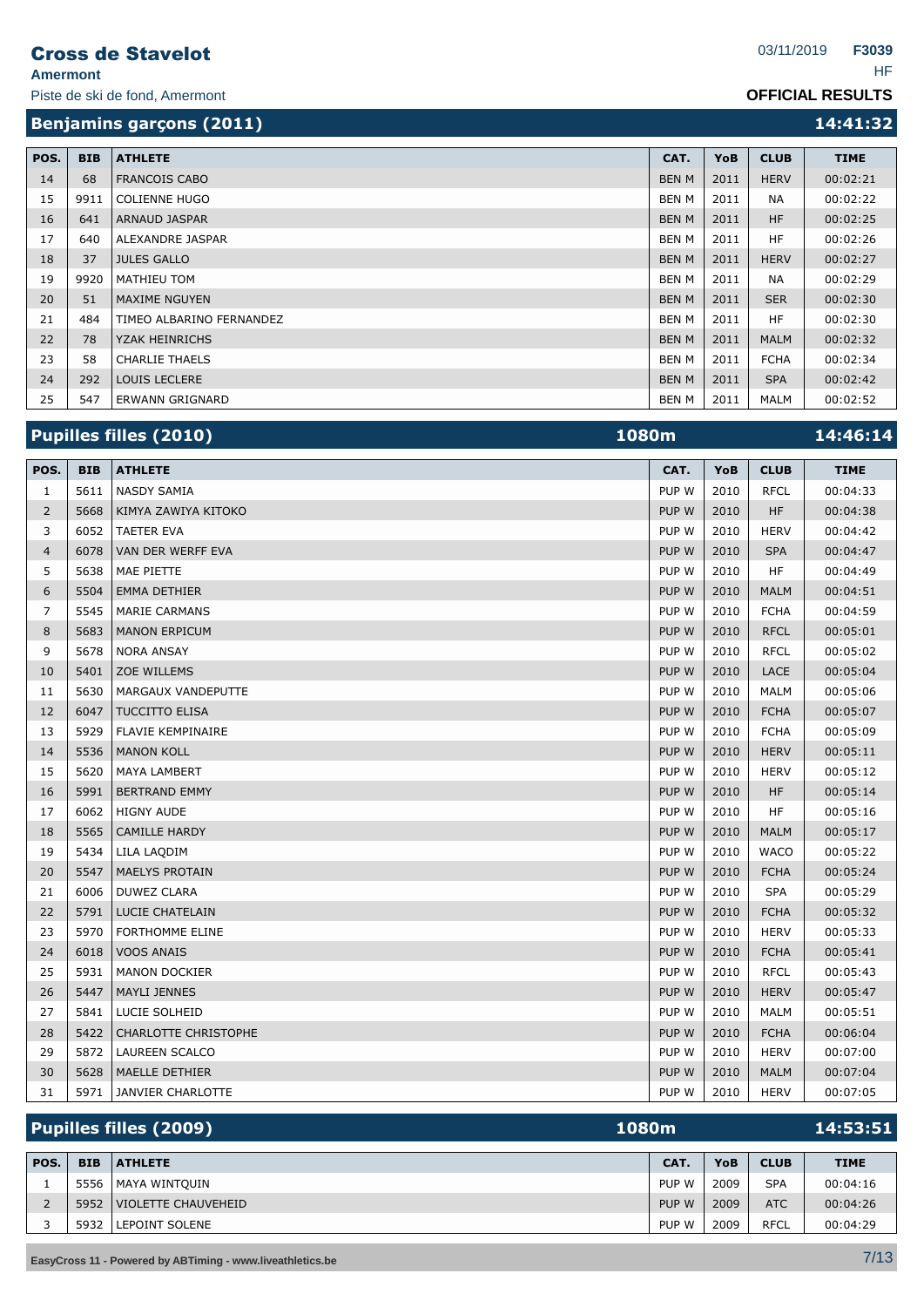| <b>Amermont</b> |            | <b>Cross de Stavelot</b>       |       |      | 03/11/2019  | F3039<br><b>HF</b>      |
|-----------------|------------|--------------------------------|-------|------|-------------|-------------------------|
|                 |            | Piste de ski de fond, Amermont |       |      |             | <b>OFFICIAL RESULTS</b> |
|                 |            | <b>Pupilles filles (2009)</b>  | 1080m |      |             | 14:53:51                |
| POS.            | <b>BIB</b> | <b>ATHLETE</b>                 | CAT.  | YoB  | <b>CLUB</b> | <b>TIME</b>             |
| $\overline{4}$  | 5508       | <b>VIOLETTE FICHER</b>         | PUP W | 2009 | <b>HERV</b> | 00:04:38                |
| 5               | 6064       | <b>GOFFINET LISON</b>          | PUP W | 2009 | HF          | 00:04:39                |
| 6               | 5667       | AUDE BARTHOLOME                | PUP W | 2009 | <b>HF</b>   | 00:04:45                |
| $\overline{7}$  | 5546       | CAROLINE CRISTOFOLI            | PUP W | 2009 | <b>FCHA</b> | 00:04:47                |
| 8               | 5888       | LILLY SCHILLEWAERT             | PUP W | 2009 | <b>HF</b>   | 00:04:48                |
| 9               | 5442       | <b>ROMANE LIBENS</b>           | PUP W | 2009 | <b>WACO</b> | 00:04:49                |
| 10              | 9908       | NICOLAI FLAVIE                 | PUP F | 2009 | <b>NA</b>   | 00:04:53                |
| 11              | 5435       | <b>ZOE DIKRANIAN</b>           | PUP W | 2009 | <b>WACO</b> | 00:04:55                |
| 12              | 5557       | <b>JULIA MATHIEU</b>           | PUP W | 2009 | <b>MALM</b> | 00:04:57                |
| 13              | 5402       | RONJA VAN KERCKHOVEN           | PUP W | 2009 | LACE        | 00:04:59                |
| 14              | 5988       | <b>GABRIEL JUSTINE</b>         | PUP W | 2009 | <b>HF</b>   | 00:05:00                |
| 15              | 5505       | <b>EMMA DEWALQUE</b>           | PUP W | 2009 | <b>MALM</b> | 00:05:02                |
| 16              | 5890       | <b>ESTELLE PARMENTIER</b>      | PUP W | 2009 | <b>HF</b>   | 00:05:03                |
| 17              | 5555       | KAMILIA WALA                   | PUP W | 2009 | <b>SPA</b>  | 00:05:04                |
| 18              | 9912       | <b>ROBERT CLARA</b>            | PUP F | 2009 | <b>NA</b>   | 00:05:05                |
| 19              | 5558       | ZAZIE MATHIEU                  | PUP W | 2009 | <b>MALM</b> | 00:05:07                |
| 20              | 9902       | <b>DIALLO OUSMANE</b>          | PUP F | 2009 | <b>NA</b>   | 00:05:11                |
| 21              | 5517       | <b>CHLOE DORBOLO</b>           | PUP W | 2009 | <b>SER</b>  | 00:05:15                |
| 22              | 5731       | <b>EMELINE BURETTE</b>         | PUP W | 2009 | <b>SPA</b>  | 00:05:17                |
| 23              | 5404       | <b>ELISE NEUMANN</b>           | PUP W | 2009 | <b>LACE</b> | 00:05:19                |
| 24              | 5455       | <b>JULIETTE BULTOT</b>         | PUP W | 2009 | <b>HERV</b> | 00:05:21                |
| 25              | 5436       | <b>JULIANE DESMECHT</b>        | PUP W | 2009 | <b>HERV</b> | 00:05:22                |
| 26              | 5880       | <b>CELIA VOLDERS</b>           | PUP W | 2009 | <b>HERV</b> | 00:05:23                |
| 27              | 5889       | LEJEUNE CLARA                  | PUP W | 2009 | <b>HF</b>   | 00:05:25                |
| 28              | 9923       | <b>FORT ELLY</b>               | PUP F | 2009 | <b>NA</b>   | 00:05:26                |
| 29              | 6037       | <b>GASPARD CELIA</b>           | PUP W | 2009 | HF          | 00:05:38                |
| 30              | 5464       | <b>MARION CHARLIER</b>         | PUP W | 2009 | <b>HERV</b> | 00:05:49                |
| 31              | 5636       | CELIA BUSCICCHIO               | PUP W | 2009 | HF          | 00:06:01                |

|      |            | <b>Pupilles garçons (2010)</b> | 1080m            |      |             | 15:01:14    |
|------|------------|--------------------------------|------------------|------|-------------|-------------|
| POS. | <b>BIB</b> | <b>ATHLETE</b>                 | CAT.             | YoB  | <b>CLUB</b> | <b>TIME</b> |
| 1    | 2534       | <b>TIM PARENT</b>              | PUP <sub>M</sub> | 2010 | <b>FCHA</b> | 00:04:07    |
| 2    | 2766       | <b>JEREMY GUAY</b>             | PUP <sub>M</sub> | 2010 | <b>FCHA</b> | 00:04:13    |
| 3    | 2706       | <b>BRICE BLAFFART</b>          | PUP <sub>M</sub> | 2010 | <b>HUY</b>  | 00:04:17    |
| 4    | 2791       | DIEGO JACQUEMIN                | PUP M            | 2010 | <b>HF</b>   | 00:04:20    |
| 5    | 2861       | <b>ANTOINE SIMON</b>           | PUP <sub>M</sub> | 2010 | <b>SPA</b>  | 00:04:24    |
| 6    | 3182       | <b>CLOSE YANIS</b>             | PUP <sub>M</sub> | 2010 | <b>HF</b>   | 00:04:30    |
| 7    | 3176       | <b>DELCHAMBRE ADRIEN</b>       | PUP <sub>M</sub> | 2010 | <b>HF</b>   | 00:04:56    |
| 8    | 2551       | <b>ETHAN WAUTERS</b>           | PUP <sub>M</sub> | 2010 | <b>WACO</b> | 00:04:58    |
| 9    | 2831       | <b>ADRIEN COLLIN</b>           | PUP <sub>M</sub> | 2010 | <b>HERV</b> | 00:04:59    |
| 10   | 2560       | <b>GASTON HEINS</b>            | PUP M            | 2010 | <b>HERV</b> | 00:05:02    |
| 11   | 9924       | <b>RYCERSKI MATTIS</b>         | PUP <sub>M</sub> | 2010 | <b>NA</b>   | 00:05:04    |
| 12   | 2693       | ELIAS PLUSQUIN                 | PUP <sub>M</sub> | 2009 | <b>HERV</b> | 00:05:07    |
| 13   | 2601       | <b>NATHAN MULLER</b>           | PUP <sub>M</sub> | 2010 | <b>MALM</b> | 00:05:08    |
| 14   | 2544       | <b>ALEXIS DODEUR</b>           | PUP M            | 2010 | <b>WACO</b> | 00:05:09    |
| 15   | 2527       | <b>MAXIME MORIMONT</b>         | PUP <sub>M</sub> | 2010 | <b>SER</b>  | 00:05:12    |
| 16   | 2947       | <b>TIMEO DAWANT</b>            | PUP <sub>M</sub> | 2010 | <b>SER</b>  | 00:05:13    |
| 17   | 2590       | <b>VALENTIN WERTS</b>          | PUP M            | 2010 | <b>HERV</b> | 00:05:14    |
| 18   | 3150       | <b>THUNUS LEO</b>              | PUP <sub>M</sub> | 2010 | <b>MALM</b> | 00:05:15    |
| 19   | 3132       | <b>DELHASSE NATHAN</b>         | PUP <sub>M</sub> | 2010 | <b>HF</b>   | 00:05:17    |
| 20   | 2712       | <b>GABRIEL COLLIN</b>          | PUP <sub>M</sub> | 2010 | <b>FCHA</b> | 00:05:19    |

32 5974 LAURENT ALEXANDRA PUP W 2009 HERV 00:06:12 33 5655 CORALINE MARITANO **CORALINE MARITANO** 

**EasyCross 11 - Powered by ABTiming - www.liveathletics.be** 8/13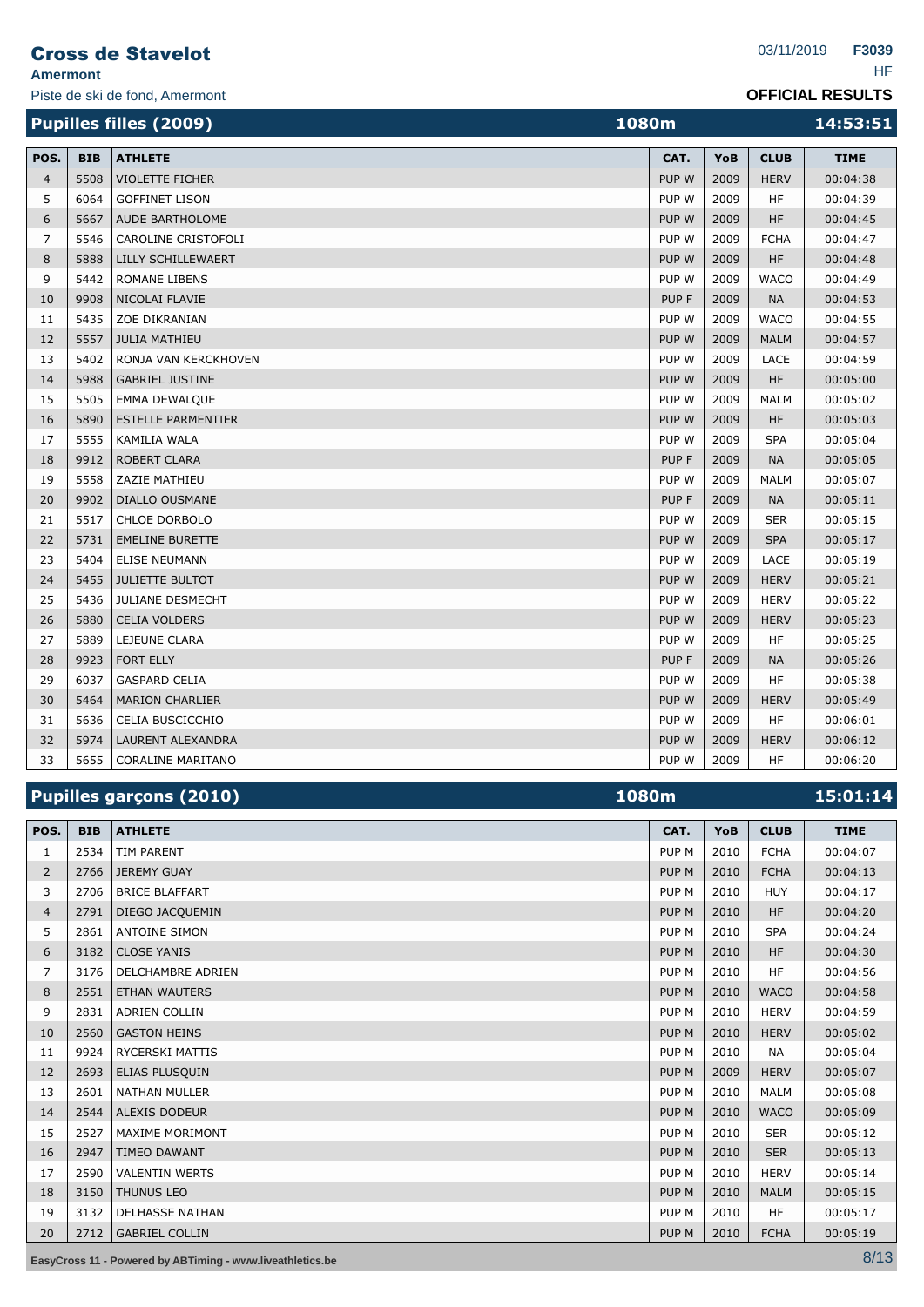**Amermont** HF

Piste de ski de fond, Amermont

|      | 1080m<br><b>Pupilles garçons (2010)</b> |                         |                  |      | 15:01:14    |             |
|------|-----------------------------------------|-------------------------|------------------|------|-------------|-------------|
| POS. | <b>BIB</b>                              | <b>ATHLETE</b>          | CAT.             | YoB  | <b>CLUB</b> | <b>TIME</b> |
| 21   | 2979                                    | LOUIS VAN LIERDE        | PUP M            | 2010 | <b>WACO</b> | 00:05:21    |
| 22   | 2810                                    | <b>SAMUEL BEYER</b>     | PUP <sub>M</sub> | 2010 | <b>RFCL</b> | 00:05:22    |
| 23   | 3183                                    | <b>WANSART MATIAS</b>   | PUP M            | 2010 | HF          | 00:05:23    |
| 24   | 2578                                    | <b>ALIX THAELS</b>      | PUP <sub>M</sub> | 2010 | <b>FCHA</b> | 00:05:24    |
| 25   | 9925                                    | DRION VICTORIA          | PUP M            | 2010 | <b>NA</b>   | 00:05:25    |
| 26   | 3197                                    | <b>NOULET ALEXANDRE</b> | PUP <sub>M</sub> | 2010 | <b>FCHA</b> | 00:05:26    |
| 27   | 2589                                    | <b>ROAN HABETS</b>      | PUP M            | 2010 | <b>HERV</b> | 00:05:32    |

|                |            | Pupilles garçons (2009)      | 1080m            |      |             | 15:07:25    |
|----------------|------------|------------------------------|------------------|------|-------------|-------------|
| POS.           | <b>BIB</b> | <b>ATHLETE</b>               | CAT.             | YoB  | <b>CLUB</b> | <b>TIME</b> |
| $\mathbf{1}$   | 3071       | <b>NATHAN BECKERS</b>        | PUP <sub>M</sub> | 2009 | <b>RFCL</b> | 00:04:02    |
| $\overline{2}$ | 3090       | THEOTIME CHAUVEHEID          | PUP M            | 2009 | <b>ATC</b>  | 00:04:08    |
| 3              | 3228       | MBARKI ABDESSALAM            | PUP <sub>M</sub> | 2009 | <b>NA</b>   | 00:04:19    |
| $\overline{4}$ | 2804       | <b>JULIEN DUCAT</b>          | PUP <sub>M</sub> | 2009 | <b>RFCL</b> | 00:04:21    |
| 5              | 2532       | THIBEAU DEMARET              | PUP M            | 2009 | <b>FCHA</b> | 00:04:23    |
| 6              | 2691       | <b>MALO ROBERT</b>           | PUP M            | 2009 | <b>HUY</b>  | 00:04:26    |
| 7              | 2805       | MATTEO ETIENNE               | PUP M            | 2009 | <b>RFCL</b> | 00:04:28    |
| 8              | 2765       | <b>SIMON GAVA</b>            | PUP M            | 2009 | <b>FCHA</b> | 00:04:30    |
| 9              | 3092       | <b>BASILE BOVY</b>           | PUP M            | 2009 | <b>HERV</b> | 00:04:32    |
| 10             | 2730       | <b>NOAH SOLTANI</b>          | PUP M            | 2009 | <b>HERV</b> | 00:04:33    |
| 11             | 3004       | <b>MATHIS DECKERS</b>        | PUP <sub>M</sub> | 2009 | <b>SPA</b>  | 00:04:36    |
| 12             | 2820       | <b>JEAN-JEREMY VERSTEGEN</b> | PUP M            | 2009 | <b>RFCL</b> | 00:04:37    |
| 13             | 3164       | <b>MAIRLOT ANTONIN</b>       | PUP <sub>M</sub> | 2009 | <b>RFCL</b> | 00:04:39    |
| 14             | 2690       | <b>RENAN MARCHAL</b>         | PUP M            | 2009 | <b>HUY</b>  | 00:04:46    |
| 15             | 2828       | LOUIS DOTRIMONT              | PUP <sub>M</sub> | 2009 | <b>WACO</b> | 00:04:48    |
| 16             | 2664       | AUGUSTIN KEVELAER            | PUP M            | 2009 | <b>HERV</b> | 00:04:50    |
| 17             | 2827       | <b>LOUIS VANSTEENKISTE</b>   | PUP <sub>M</sub> | 2009 | <b>HF</b>   | 00:04:55    |
| 18             | 2762       | <b>RENAUD SIBILLE</b>        | PUP M            | 2009 | <b>HERV</b> | 00:04:57    |
| 19             | 2713       | <b>MARTIN GRAMS</b>          | PUP M            | 2009 | <b>RFCL</b> | 00:05:00    |
| 20             | 2661       | <b>LEO RODRIGUES</b>         | PUP <sub>M</sub> | 2009 | <b>MALM</b> | 00:05:10    |
| 21             | 2749       | <b>JEAN RAEMACKERS</b>       | PUP M            | 2009 | <b>RFCL</b> | 00:05:13    |
| 22             | 2619       | <b>TIMEO BENNARDO</b>        | PUP M            | 2009 | <b>SER</b>  | 00:05:15    |
| 23             | 3032       | <b>JULES DELCOUR</b>         | PUP <sub>M</sub> | 2009 | <b>HF</b>   | 00:05:20    |
| 24             | 3030       | ROMAIN VANOOSTHUYZE          | PUP M            | 2009 | <b>HF</b>   | 00:05:25    |
| 25             | 3031       | LEJEUNE THEO                 | PUP <sub>M</sub> | 2009 | <b>HF</b>   | 00:05:27    |
| 26             | 3216       | <b>CLAUDE MAXIME</b>         | PUP M            | 2009 | <b>HF</b>   | 00:05:28    |
| 27             | 3140       | <b>BERTRAND ENZO</b>         | PUP <sub>M</sub> | 2009 | <b>HF</b>   | 00:05:33    |
| 28             | 3142       | <b>VROOMEN EMILIEN</b>       | PUP M            | 2009 | <b>HF</b>   | 00:05:39    |
| 29             | 2800       | <b>ARTHUR CREPIN</b>         | PUP <sub>M</sub> | 2009 | <b>HERV</b> | 00:05:41    |
| 30             | 2708       | <b>GUERIN WYATT</b>          | PUP M            | 2009 | <b>HUY</b>  | 00:06:02    |
| 31             | 2806       | <b>GASPARD GLOUDEN</b>       | PUP M            | 2009 | <b>RFCL</b> | 00:06:16    |
| 32             | 3021       | <b>BRIEUC SAVELBERG</b>      | PUP <sub>M</sub> | 2009 | <b>HERV</b> | 00:06:32    |

|      |            | Minimes filles (2008)  | 1220m |            | 15:14:33    |             |
|------|------------|------------------------|-------|------------|-------------|-------------|
|      |            |                        |       |            |             |             |
| POS. | <b>BIB</b> | <b>ATHLETE</b>         | CAT.  | <b>YoB</b> | <b>CLUB</b> | <b>TIME</b> |
|      | 8558       | ANOUCHKA LACROIX       | MIN W | 2008       | <b>WACO</b> | 00:04:46    |
| 2    | 8989       | <b>AMINA SABALLY</b>   | MIN W | 2008       | <b>RFCL</b> | 00:04:51    |
|      | 9087       | VOOS NOUR              | MIN W | 2008       | <b>FCHA</b> | 00:04:53    |
| 4    | 8985       | <b>EMMA DUJARDIN</b>   | MIN W | 2008       | <b>FCHA</b> | 00:04:55    |
|      | 8643       | <b>ERIN FRAIKIN</b>    | MIN W | 2008       | <b>WACO</b> | 00:04:58    |
| 6    | 8626       | <b>MARION GREGOIRE</b> | MIN W | 2008       | <b>SPA</b>  | 00:05:02    |
|      | 9027       | <b>DURU SASHA</b>      | MIN W | 2008       | <b>HERV</b> | 00:05:12    |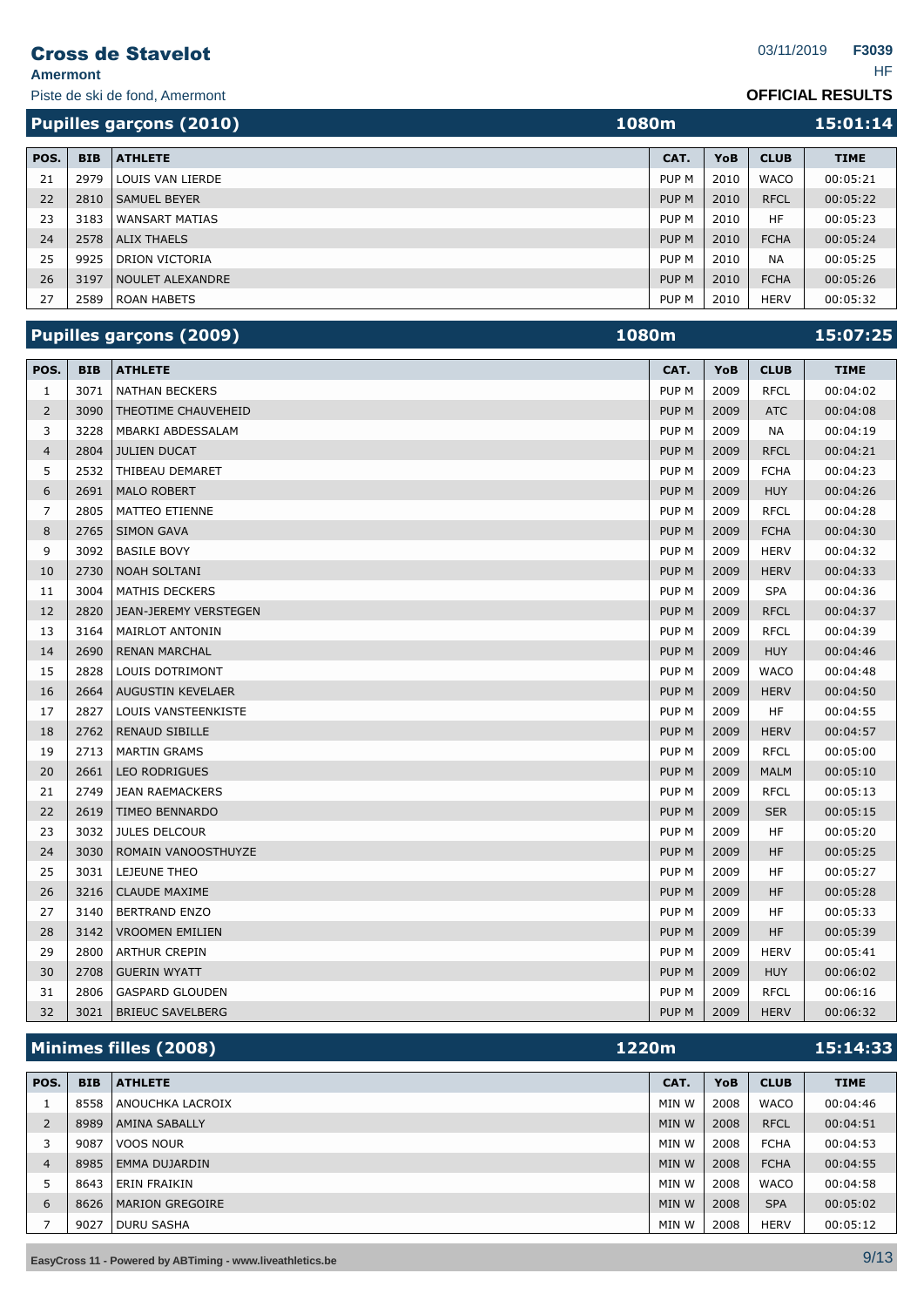## Cross de Stavelot

**Amermont** HF

|  |  | . |
|--|--|---|
|  |  |   |
|  |  |   |

|      |            | Minimes filles (2008)     | 1220m |      |             | 15:14:33    |
|------|------------|---------------------------|-------|------|-------------|-------------|
| POS. | <b>BIB</b> | <b>ATHLETE</b>            | CAT.  | YoB  | <b>CLUB</b> | <b>TIME</b> |
| 8    | 8617       | <b>FLEUR CARMANS</b>      | MIN W | 2008 | <b>FCHA</b> | 00:05:16    |
| 9    | 8625       | <b>ENORA GREGOIRE</b>     | MIN W | 2008 | <b>SPA</b>  | 00:05:21    |
| 10   | 8749       | <b>ELISABETH STRAET</b>   | MIN W | 2008 | <b>HF</b>   | 00:05:25    |
| 11   | 8628       | <b>ELOISE LEMAIRE</b>     | MIN W | 2008 | <b>SPA</b>  | 00:05:27    |
| 12   | 8768       | <b>JULIE WEBER</b>        | MIN W | 2008 | <b>RFCL</b> | 00:05:28    |
| 13   | 8663       | <b>EDEN GARSOUX</b>       | MIN W | 2008 | <b>SPA</b>  | 00:05:29    |
| 14   | 8950       | <b>EMMA MOSBEUX</b>       | MIN W | 2008 | <b>HF</b>   | 00:05:31    |
| 15   | 8972       | <b>FLORIANE HABSCH</b>    | MIN W | 2008 | <b>HF</b>   | 00:05:33    |
| 16   | 8731       | <b>OLIVIA BECKERS</b>     | MIN W | 2008 | <b>HERV</b> | 00:05:34    |
| 17   | 8623       | <b>LUCIE EVRARD</b>       | MIN W | 2008 | <b>SPA</b>  | 00:05:37    |
| 18   | 8811       | <b>ELEONORE ABRASSART</b> | MIN W | 2008 | <b>HERV</b> | 00:05:39    |
| 19   | 8601       | <b>ESTELLE COX</b>        | MIN W | 2008 | <b>SER</b>  | 00:05:40    |
| 20   | 9922       | LINDERHOF ILIYA           | MIN F | 2008 | <b>NA</b>   | 00:05:42    |
| 21   | 8544       | <b>MAELLE MOBERS</b>      | MIN W | 2008 | <b>HERV</b> | 00:05:50    |
| 22   | 8618       | <b>JEANNE COLLIN</b>      | MIN W | 2008 | <b>FCHA</b> | 00:05:54    |
| 23   | 8982       | <b>GIULIA DI FILIPPO</b>  | MIN W | 2008 | <b>RFCL</b> | 00:05:59    |
| 24   | 8533       | <b>LUCILE DESMECHT</b>    | MIN W | 2008 | <b>HERV</b> | 00:06:04    |
| 25   | 3748       | DEMOULIN VICTORIA         | MIN F | 2008 | <b>NA</b>   | 00:06:08    |
| 26   | 8826       | <b>ELEONORE PELZER</b>    | MIN W | 2008 | <b>HERV</b> | 00:06:11    |
| 27   | 9915       | <b>JENNES MAHAUT</b>      | MIN F | 2008 | <b>NA</b>   | 00:06:12    |
| 28   | 8547       | ELSA VAN DE WOUWER        | MIN W | 2008 | <b>SER</b>  | 00:06:25    |
| 29   | 8729       | <b>EMMA GOMEZ</b>         | MIN W | 2008 | <b>HF</b>   | 00:06:32    |
| 30   | 8971       | <b>ELISE MAGEREN</b>      | MIN W | 2008 | <b>HF</b>   | 00:06:45    |
| 31   | 8581       | <b>ESTELLE FAYS</b>       | MIN W | 2008 | <b>SER</b>  | 00:07:01    |

| Minimes filles (2007) | 1220m | 15:22:20 |
|-----------------------|-------|----------|
|                       |       |          |

| POS.           | <b>BIB</b> | <b>ATHLETE</b>              | CAT.  | YoB  | <b>CLUB</b> | <b>TIME</b> |
|----------------|------------|-----------------------------|-------|------|-------------|-------------|
| 1              | 8892       | <b>CELESTE LEMAIRE</b>      | MIN W | 2007 | <b>HF</b>   | 00:04:37    |
| 2              | 8878       | <b>HELENE DE COCK</b>       | MIN W | 2007 | <b>WACO</b> | 00:04:44    |
| 3              | 8531       | <b>EMMA FICHANT</b>         | MIN W | 2007 | <b>WACO</b> | 00:04:46    |
| $\overline{4}$ | 8774       | <b>JULIE CHARLIER</b>       | MIN W | 2007 | <b>HERV</b> | 00:04:50    |
| 5              | 8951       | <b>ELYNE VANOOSTHUYZE</b>   | MIN W | 2007 | <b>HF</b>   | 00:04:54    |
| 6              | 8765       | <b>CLAIRE KLIPPERT</b>      | MIN W | 2007 | <b>RFCL</b> | 00:04:57    |
| 7              | 8530       | STAPELLE OLIVIA             | MIN W | 2007 | <b>WACO</b> | 00:04:59    |
| 8              | 8586       | SOPHIE DETHIER              | MIN W | 2007 | <b>MALM</b> | 00:05:00    |
| 9              | 8776       | <b>NINA JEUKENNE</b>        | MIN W | 2007 | <b>HERV</b> | 00:05:01    |
| 10             | 9060       | <b>BEKAERT CAMILLE</b>      | MIN W | 2007 | <b>HF</b>   | 00:05:02    |
| 11             | 8813       | <b>LEA THOMSIN</b>          | MIN W | 2007 | <b>HERV</b> | 00:05:04    |
| 12             | 9063       | ROYAUX ZOE                  | MIN W | 2007 | <b>HF</b>   | 00:05:05    |
| 13             | 9026       | <b>BRANDT EMMY</b>          | MIN W | 2007 | <b>HERV</b> | 00:05:07    |
| 14             | 8763       | <b>NORAH ERPICUM</b>        | MIN W | 2007 | <b>RFCL</b> | 00:05:08    |
| 15             | 8686       | <b>SIEN MEEUS</b>           | MIN W | 2007 | <b>WACO</b> | 00:05:09    |
| 16             | 8773       | <b>MARIE VANSTEENKISTE</b>  | MIN W | 2007 | <b>HF</b>   | 00:05:11    |
| 17             | 8953       | <b>CLARA DAGORN</b>         | MIN W | 2007 | <b>HUY</b>  | 00:05:18    |
| 18             | 9145       | NOIRHOMME JULIA             | MIN W | 2007 | <b>HF</b>   | 00:05:21    |
| 19             | 8786       | <b>CHARLOTTE VAN LIERDE</b> | MIN W | 2007 | <b>WACO</b> | 00:05:25    |
| 20             | 9029       | PYR ELODIE                  | MIN W | 2007 | <b>HERV</b> | 00:05:29    |
| 21             | 8952       | <b>MARIE DELCOUR</b>        | MIN W | 2007 | <b>HF</b>   | 00:05:32    |
| 22             | 8931       | <b>CLARA DECKERS</b>        | MIN W | 2007 | <b>SPA</b>  | 00:05:34    |
| 23             | 9927       | <b>WELSCH AILSA</b>         | MIN F | 2007 | <b>NA</b>   | 00:05:59    |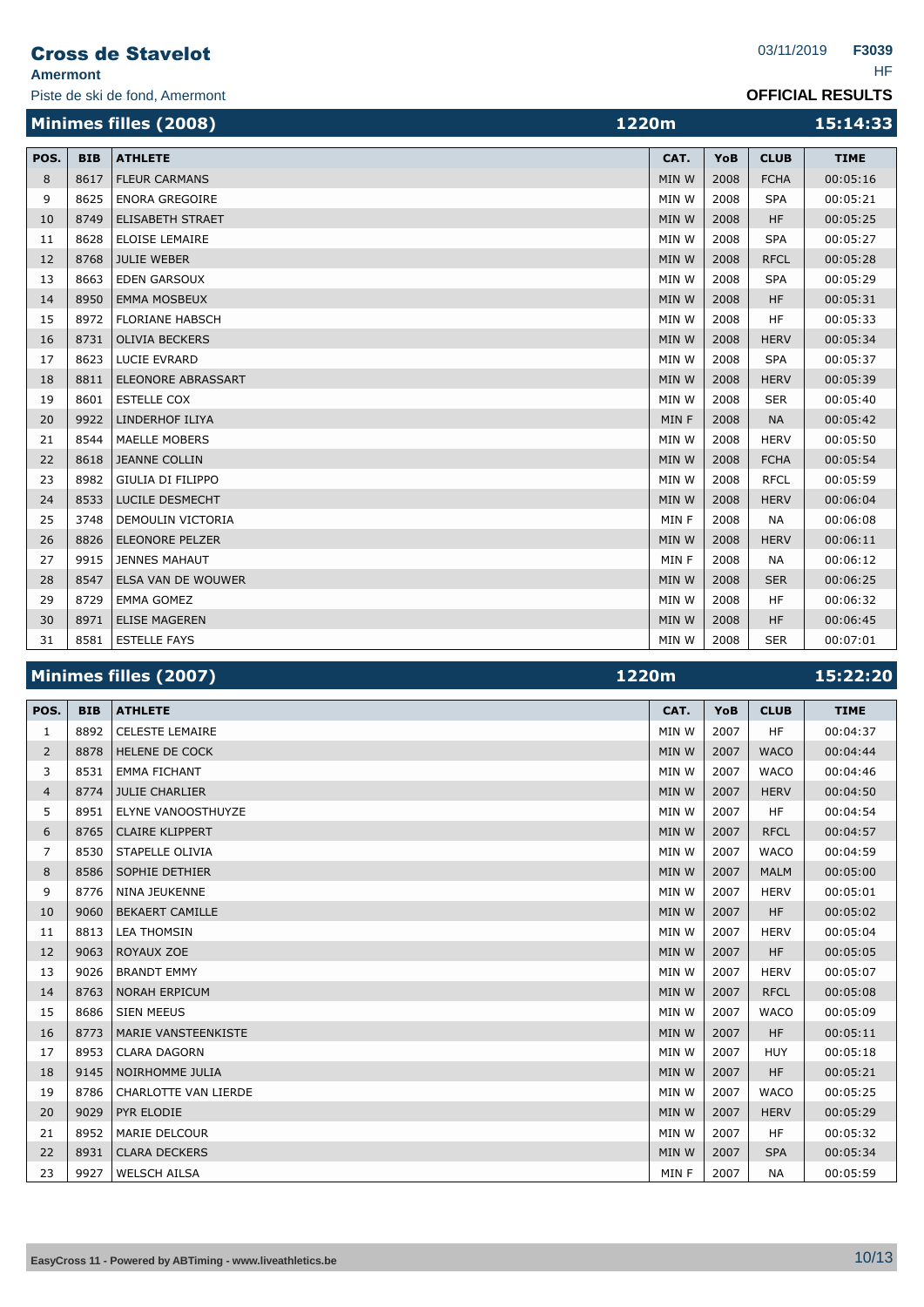#### **Amermont** HF

Piste de ski de fond, Amermont

|  |  |  |  | <b>OFFICIAL RESULTS</b> |  |  |  |
|--|--|--|--|-------------------------|--|--|--|
|--|--|--|--|-------------------------|--|--|--|

|                |            | Minimes garçons (2008)  | 1480m        |      |             | 15:29:02    |
|----------------|------------|-------------------------|--------------|------|-------------|-------------|
| POS.           | <b>BIB</b> | <b>ATHLETE</b>          | CAT.         | YoB  | <b>CLUB</b> | <b>TIME</b> |
| $\mathbf{1}$   | 5823       | ADRIEN LAMBRECHT        | MIN M        | 2008 | <b>WACO</b> | 00:04:46    |
| 2              | 5868       | <b>SIMON GRAULICH</b>   | <b>MIN M</b> | 2008 | <b>WACO</b> | 00:04:48    |
| 3              | 1879       | <b>PECHON DAMIEN</b>    | <b>MIN M</b> | 2008 | <b>NA</b>   | 00:04:48    |
| $\overline{4}$ | 6285       | SYLVAIN FOGUENNE        | MIN M        | 2008 | <b>HF</b>   | 00:04:54    |
| 5              | 5929       | <b>ANTOINE PEETERS</b>  | MIN M        | 2008 | <b>SPA</b>  | 00:04:55    |
| 6              | 6105       | <b>AARON FRISON</b>     | <b>MIN M</b> | 2008 | <b>HUY</b>  | 00:05:00    |
| $\overline{7}$ | 6187       | <b>NATHAN DEWALS</b>    | MIN M        | 2008 | <b>RFCL</b> | 00:05:06    |
| 8              | 6045       | MARIUS JACQUEMIN        | MIN M        | 2008 | <b>HF</b>   | 00:05:09    |
| 9              | 9919       | <b>MARCHAND SIMON</b>   | MIN M        | 2008 | <b>NA</b>   | 00:05:11    |
| 10             | 6373       | <b>BECK ADRIEN</b>      | <b>MIN M</b> | 2008 | <b>HF</b>   | 00:05:13    |
| 11             | 6341       | DIALLO AMADOU DIOGO     | MIN M        | 2008 | <b>WACO</b> | 00:05:18    |
| 12             | 5886       | YANNIS MULLER           | MIN M        | 2008 | <b>MALM</b> | 00:05:20    |
| 13             | 6116       | <b>THOMAS OLIVIER</b>   | MIN M        | 2008 | <b>WACO</b> | 00:05:24    |
| 14             | 6159       | <b>JUSTIN LORENT</b>    | <b>MIN M</b> | 2008 | <b>FCHA</b> | 00:05:29    |
| 15             | 5877       | <b>ROMAIN WILLEMS</b>   | MIN M        | 2008 | <b>HERV</b> | 00:05:31    |
| 16             | 6013       | MATHIAS THEITE          | MIN M        | 2008 | <b>WACO</b> | 00:05:33    |
| 17             | 6100       | <b>BRUNO SIMON</b>      | MIN M        | 2008 | <b>SPA</b>  | 00:05:37    |
| 18             | 6114       | <b>CLEMENT FRAITURE</b> | MIN M        | 2008 | <b>HF</b>   | 00:05:39    |
| 19             | 6070       | <b>MAXIME MAGIS</b>     | MIN M        | 2008 | HF          | 00:05:46    |
| 20             | 6046       | <b>SAM DARIMONT</b>     | <b>MIN M</b> | 2008 | <b>HF</b>   | 00:05:47    |
| 21             | 9929       | MASSOTTE LOUISE         | MIN M        | 2008 | <b>NA</b>   | 00:05:47    |
| 22             | 6109       | <b>DIDY VICTOR</b>      | MIN M        | 2008 | <b>SER</b>  | 00:05:50    |
| 23             | 5936       | <b>MAXENCE EVRARD</b>   | MIN M        | 2008 | <b>SER</b>  | 00:05:52    |
| 24             | 6049       | <b>ARTHUR WYNANTS</b>   | <b>MIN M</b> | 2008 | <b>HF</b>   | 00:05:53    |
| 25             | 6072       | <b>MARTIN GREGOIRE</b>  | MIN M        | 2008 | <b>HERV</b> | 00:06:01    |
| 26             | 6068       | <b>NATHAN BAIKRY</b>    | MIN M        | 2008 | <b>HF</b>   | 00:06:17    |
| 27             | 6309       | MATHYS DETREMBLEUR      | MIN M        | 2008 | <b>HERV</b> | 00:06:25    |
| 28             | 6099       | <b>MATHEO DERU</b>      | <b>MIN M</b> | 2008 | <b>SPA</b>  | 00:06:46    |

|                |            | Minimes garçons (2007)     | 1480m        |      |             | 15:37:05    |
|----------------|------------|----------------------------|--------------|------|-------------|-------------|
| POS.           | <b>BIB</b> | <b>ATHLETE</b>             | CAT.         | YoB  | <b>CLUB</b> | <b>TIME</b> |
| 1              | 6115       | <b>LOUIS VANDERPOORTEN</b> | MIN M        | 2007 | <b>WACO</b> | 00:04:28    |
| $\overline{2}$ | 5889       | <b>AUGUSTIN FICHER</b>     | <b>MIN M</b> | 2007 | <b>HERV</b> | 00:04:38    |
| 3              | 6060       | <b>FRANCOIS COLLETTE</b>   | MIN M        | 2007 | <b>RFCL</b> | 00:04:44    |
| $\overline{4}$ | 6307       | <b>NAEL SPRONCK</b>        | <b>MIN M</b> | 2007 | <b>HERV</b> | 00:04:45    |
| 5              | 6073       | <b>HUGO JEUKENNE</b>       | MIN M        | 2007 | <b>HERV</b> | 00:04:46    |
| 6              | 5942       | <b>LUCAS LAMATTINA</b>     | MIN M        | 2007 | <b>FAC</b>  | 00:04:48    |
| 7              | 6048       | NICOLAS STRAET             | MIN M        | 2007 | <b>HF</b>   | 00:04:53    |
| 8              | 5879       | <b>MATEO GILIS</b>         | MIN M        | 2007 | <b>HERV</b> | 00:04:55    |
| 9              | 5884       | <b>NOAH DETHIER</b>        | MIN M        | 2007 | <b>MALM</b> | 00:04:57    |
| 10             | 6110       | <b>ROMAIN BUKAL</b>        | MIN M        | 2007 | <b>SER</b>  | 00:04:57    |
| 11             | 6374       | <b>HOLPER JAN</b>          | MIN M        | 2007 | <b>HF</b>   | 00:04:58    |
| 12             | 5931       | <b>MAXENCE BAWIN</b>       | MIN M        | 2007 | <b>HUY</b>  | 00:05:01    |
| 13             | 6009       | <b>NOAH LEMAIRE</b>        | MIN M        | 2007 | <b>HF</b>   | 00:05:03    |
| 14             | 9926       | <b>GIAMBRONE MATHYS</b>    | MIN M        | 2007 | <b>NA</b>   | 00:05:08    |
| 15             | 6010       | <b>MAXENCE WITWROUW</b>    | MIN M        | 2007 | <b>HF</b>   | 00:05:11    |
| 16             | 6297       | <b>LEPOINT ALEXIS</b>      | MIN M        | 2007 | <b>RFCL</b> | 00:05:19    |
| 17             | 6335       | <b>CORDONNIER LUCAS</b>    | MIN M        | 2007 | <b>HERV</b> | 00:05:23    |
| 18             | 6200       | <b>ALOYS PROVOOST</b>      | MIN M        | 2007 | <b>HERV</b> | 00:05:25    |
| 19             | 6061       | <b>ARTHUR REUL</b>         | MIN M        | 2007 | <b>RFCL</b> | 00:05:29    |
| 20             | 6016       | <b>GIAGNACOVO LORIS</b>    | MIN M        | 2007 | <b>RFCL</b> | 00:05:32    |
| 21             | 5970       | <b>ADRIEN DEVEL</b>        | MIN M        | 2007 | <b>HF</b>   | 00:05:33    |
| 22             | 5945       | TOM DUGAILLIEZ             | <b>MIN M</b> | 2007 | <b>HERV</b> | 00:05:36    |

**EasyCross 11 - Powered by ABTiming - www.liveathletics.be** 11/13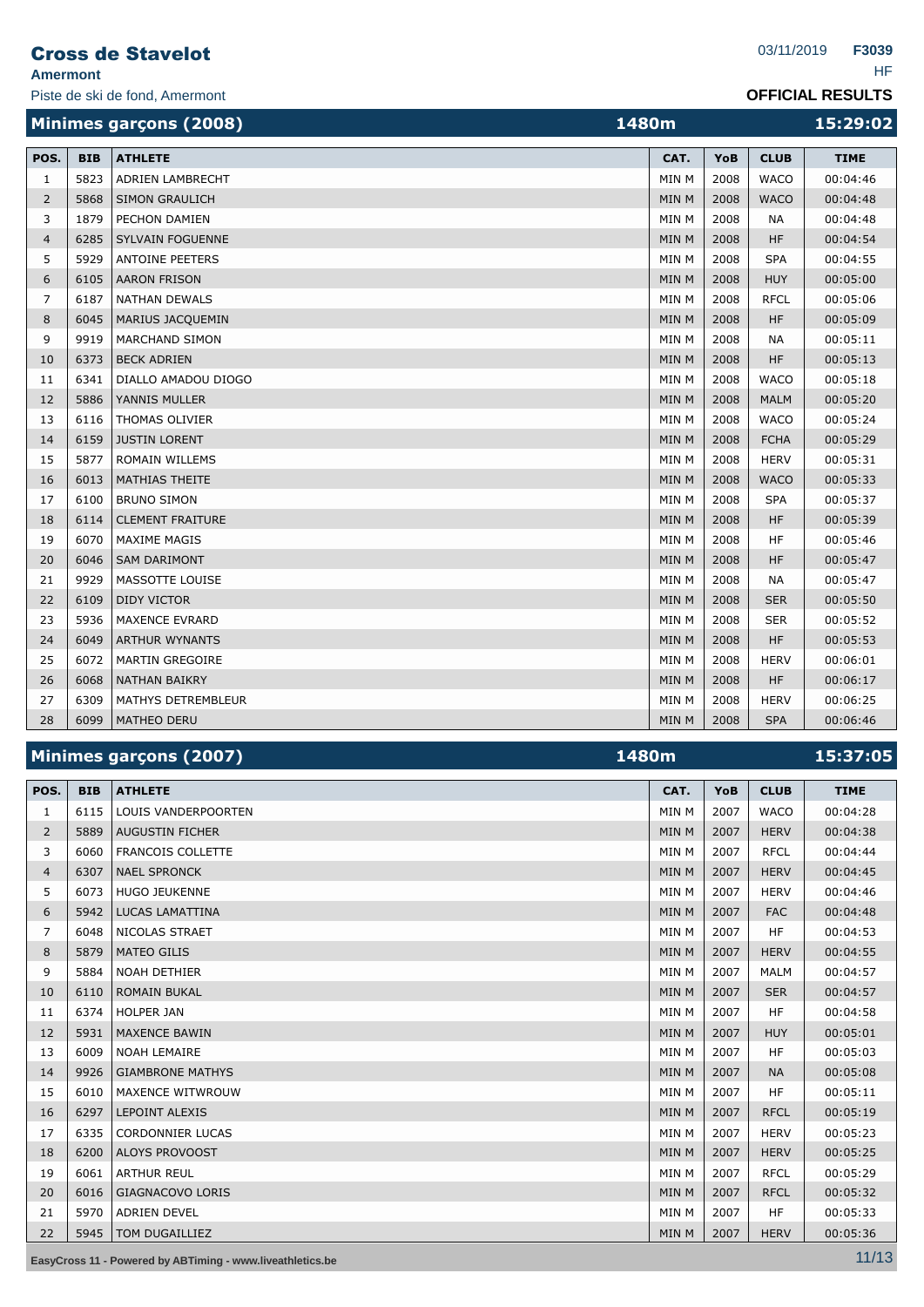**Amermont** HF

Piste de ski de fond, Amermont

|      |            | Minimes garçons (2007) | 1480m |            |             |             |
|------|------------|------------------------|-------|------------|-------------|-------------|
| POS. | <b>BIB</b> | <b>ATHLETE</b>         | CAT.  | <b>YoB</b> | <b>CLUB</b> | <b>TIME</b> |
| 23   | 6235       | MOISE ADRIEN           | MIN M | 2007       | <b>NA</b>   | 00:05:37    |
| 24   | 5905       | <b>MATHIEU DORBOLO</b> | MIN M | 2007       | <b>SER</b>  | 00:05:48    |
| 25   | 5927       | <b>MATEO LIEGEOIS</b>  | MIN M | 2007       | <b>SPA</b>  | 00:05:49    |
| 26   | 6062       | <b>OSCAR SLANGEN</b>   | MIN M | 2007       | <b>RFCL</b> | 00:05:56    |
| 27   | 6136       | <b>ALEXANDRE DETRE</b> | MIN M | 2007       | <b>SER</b>  | 00:05:58    |
| 28   | 6198       | CYRIL DRIANNE          | MIN M | 2007       | <b>WACO</b> | 00:06:00    |
| 29   | 6034       | <b>NOE DELBUSHAYE</b>  | MIN M | 2007       | HF          | 00:06:01    |
| 30   | 6140       | FLORIAN HAVARD         | MIN M | 2007       | <b>SPA</b>  | 00:06:08    |
| 31   | 9928       | <b>CREPIN ARNO</b>     | MIN M | 2007       | <b>NA</b>   | 00:06:11    |
| 32   |            | 6295   MANUEL DELGES   | MIN M | 2007       | <b>RFCL</b> | 00:06:12    |

|                |            | [SCRATCH] Sco + Cross long dames | 3810m        |      |             | 15:44:00    |
|----------------|------------|----------------------------------|--------------|------|-------------|-------------|
| POS.           | <b>BIB</b> | <b>ATHLETE</b>                   | CAT.         | YoB  | <b>CLUB</b> | <b>TIME</b> |
| 1              | 3482       | <b>CORALIE HERBET</b>            | SCO W        | 2003 | <b>HF</b>   | 00:07:06    |
| 2              | 3711       | <b>BINET AMANDINE</b>            | SCO W        | 2004 | <b>RFCL</b> | 00:07:12    |
| 3              | 3442       | <b>ELOISE SENARD</b>             | SCO W        | 2003 | <b>SER</b>  | 00:07:19    |
| $\overline{4}$ | 3434       | <b>EMMA BRONLET</b>              | SCO W        | 2004 | <b>MALM</b> | 00:07:23    |
| 5              | 3549       | ARNOULD CHARLINE                 | SCO W        | 2003 | <b>WACO</b> | 00:07:26    |
| 6              | 3695       | <b>GABRIEL MANON</b>             | SCO W        | 2004 | <b>HF</b>   | 00:07:30    |
| 7              | 3478       | <b>DEVILLE FLAVIE</b>            | SCO W        | 2004 | <b>SPA</b>  | 00:07:44    |
| 8              | 3542       | <b>ANNA POSSEN</b>               | SCO W        | 2004 | <b>RFCL</b> | 00:07:48    |
| 9              | 3689       | FRACASSI OLIVIA                  | SCO W        | 2004 | <b>HERV</b> | 00:07:57    |
| 10             | 3760       | SIMON OLIVIA                     | SCO F        | 2003 | <b>NA</b>   | 00:08:18    |
| 11             | 3477       | <b>EMMA DEVILLE</b>              | SCO W        | 2004 | <b>SPA</b>  | 00:08:30    |
| 12             | 3464       | <b>OLIVIA MONFORT</b>            | SCO W        | 2003 | <b>SPA</b>  | 00:08:43    |
| 13             | 3489       | <b>KAYIHURA INES</b>             | SCO W        | 2004 | <b>RFCL</b> | 00:09:28    |
| 14             | 2139       | <b>MILLY WELSCH</b>              | <b>SENW</b>  | 2000 | <b>SER</b>  | 00:10:24    |
| 15             | 2129       | <b>MELANIE STORDEUR</b>          | SEN W        | 1992 | <b>FCHA</b> | 00:11:04    |
| 16             | 2214       | CHARLOTTE VIEILVOYE              | <b>SENW</b>  | 1996 | <b>HF</b>   | 00:11:25    |
| 17             | 2122       | <b>ANNE HANSEZ</b>               | SEN W        | 1995 | <b>HERV</b> | 00:11:40    |
| 18             | 4014       | <b>LAURENCE DRESSEN</b>          | W40          | 1975 | <b>FAC</b>  | 00:12:16    |
| 19             | 2200       | <b>PAULINE MOSTERT</b>           | SEN W        | 1997 | <b>HF</b>   | 00:12:40    |
| 20             | 2176       | <b>MARGAUX ROMPEN</b>            | SEN W        | 2000 | <b>HF</b>   | 00:12:58    |
| 21             | 569        | <b>EMMA WILLEMSENS</b>           | <b>JUN W</b> | 2002 | <b>HERV</b> | 00:13:08    |
| 22             | 4083       | DELPHINE TROISFONTAINES          | W40          | 1978 | <b>HF</b>   | 00:13:21    |
| 23             | 2231       | VICTORIA JENNEN                  | <b>SENW</b>  | 2000 | <b>RFCL</b> | 00:13:24    |
| 24             | 570        | ZOE DIDY                         | <b>JUN W</b> | 2002 | <b>MALM</b> | 00:13:35    |
| 25             | 605        | <b>ALICIA MARITANO</b>           | <b>JUN W</b> | 2002 | HF          | 00:13:46    |

|                | <b>Scolaires dames</b><br>2540m |                       |       |            |             |             |
|----------------|---------------------------------|-----------------------|-------|------------|-------------|-------------|
| POS.           | <b>BIB</b>                      | <b>ATHLETE</b>        | CAT.  | <b>YoB</b> | <b>CLUB</b> | <b>TIME</b> |
| $\perp$        | 3482                            | <b>CORALIE HERBET</b> | SCO W | 2003       | <b>HF</b>   | 00:07:06    |
| $\overline{2}$ | 3711                            | <b>BINET AMANDINE</b> | SCO W | 2004       | <b>RFCL</b> | 00:07:12    |
| 3              | 3442                            | <b>ELOISE SENARD</b>  | SCO W | 2003       | <b>SER</b>  | 00:07:19    |
| 4              | 3434                            | <b>EMMA BRONLET</b>   | SCO W | 2004       | <b>MALM</b> | 00:07:23    |
| 5              | 3549                            | ARNOULD CHARLINE      | SCO W | 2003       | <b>WACO</b> | 00:07:26    |
| 6              | 3695                            | <b>GABRIEL MANON</b>  | SCO W | 2004       | <b>HF</b>   | 00:07:30    |
| 7              | 3478                            | <b>DEVILLE FLAVIE</b> | SCO W | 2004       | <b>SPA</b>  | 00:07:44    |
| 8              | 3542                            | <b>ANNA POSSEN</b>    | SCO W | 2004       | <b>RFCL</b> | 00:07:48    |
| 9              | 3689                            | FRACASSI OLIVIA       | SCO W | 2004       | <b>HERV</b> | 00:07:57    |
| 10             | 3760                            | <b>SIMON OLIVIA</b>   | SCO W | _____      | <b>HF</b>   | 00:08:18    |
| 11             | 3477                            | <b>EMMA DEVILLE</b>   | SCO W | 2004       | <b>SPA</b>  | 00:08:30    |